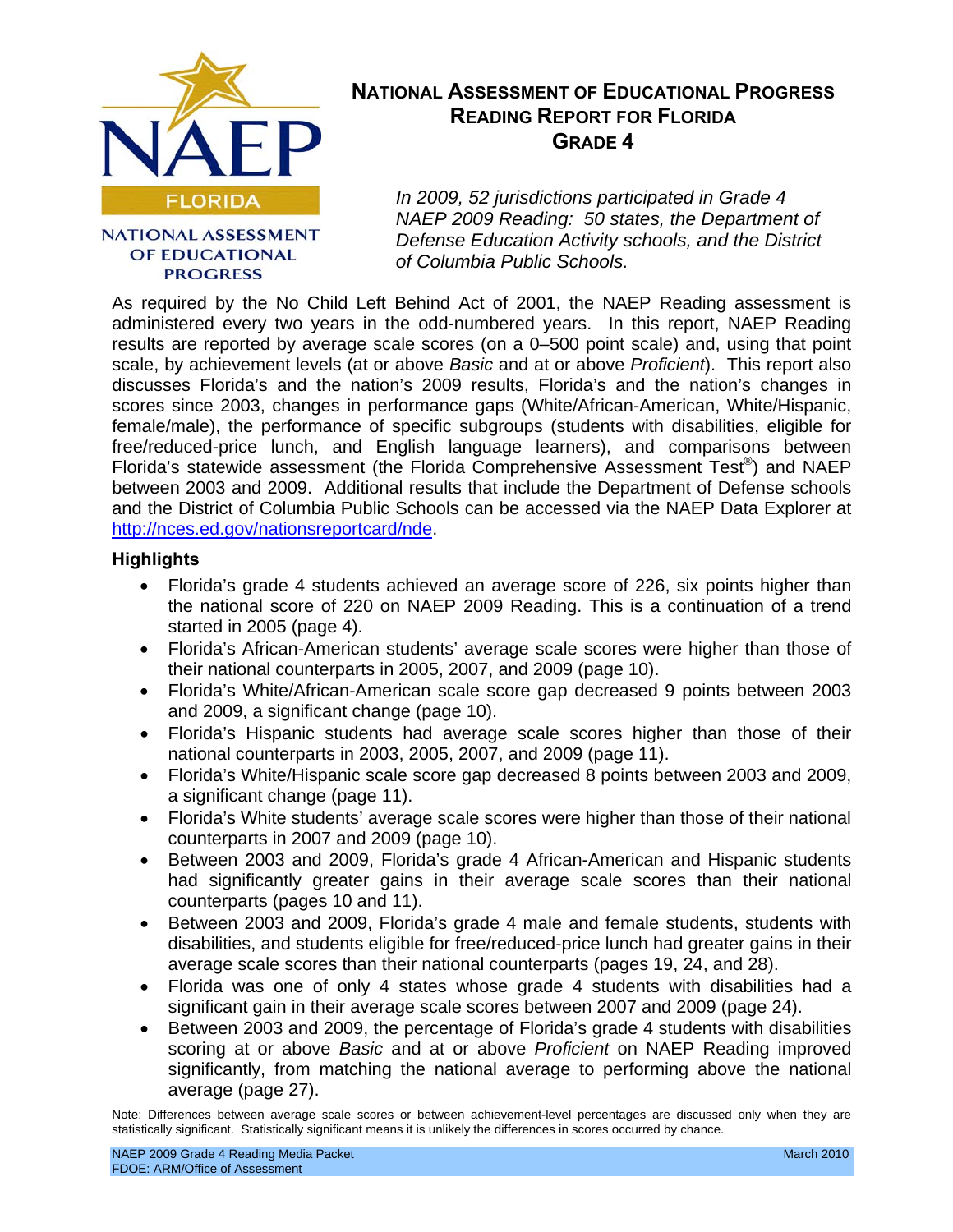## **NAEP General Information**

NAEP is the only ongoing, nationally representative measure of what students in the United States know and can do in various subject areas. Main NAEP is conducted every two years in reading and mathematics and produces state- and national-level results. Writing and science are administered every four years at the state and national levels. A representative sample of the student population participates, and each student takes only a portion of the assessment. Results are then assembled to form projected state and national scores based on aggregated state and national results. NAEP does not provide school- or student-level results.

Based on representative samples of public school students, reports are produced on the performance of the nation's students in the 50 states, the Department of Defense Education Activity schools, the District of Columbia Public Schools, and 18 Trial Urban Districts (Atlanta, Austin, Baltimore City, Boston, Charlotte, Chicago, Cleveland, Detroit, District of Columbia, Fresno, Houston, Jefferson County [KY], Los Angeles, Miami-Dade, Milwaukee, New York City, Philadelphia, and San Diego). For additional information about the assessment, see the Nation's Report Card, an interactive database, at [http://nces.ed.gov/nationsreportcard/.](http://nces.ed.gov/nationsreportcard/) 

## **The National Assessment of Educational Progress (NAEP) and the Florida Comprehensive Assessment Test® (FCAT)**

## **Primary Purposes of NAEP**

- Serve as a benchmark based on national levels of proficiency
- Report national- and state-level results for all students in selected subject areas at a given time and across time, as well as by gender, race/ethnicity, students with disabilities, English language learners, and eligibility for free/reduced-price lunch
- Serve as a common measure of state-reported progress and achievement across states

### **Primary Purposes of the FCAT**

- Assess the annual learning gains of each student toward achieving the Sunshine State Standards
- Provide data for making decisions regarding school accountability and recognition
- Identify educational strengths and needs of students and readiness to be promoted to the next grade or to graduate from high school
- • Assess how well educational goals and curricular standards are met at the school, district, and state levels
- Provide information to aid in the evaluation and development of educational programs and policies

### **Comparing the FCAT and NAEP**

When comparing the FCAT with NAEP, it is important to remember that the two assessments differ in

- Purpose
- Testing context
- Content assessed and item characteristics
- Score scale
- Proficiency-level standards
- Motivational level of the students (FCAT is perceived as a high-stakes test while NAEP is not)
- Population assessed (FCAT assesses all students; NAEP only assesses a sample of the student population)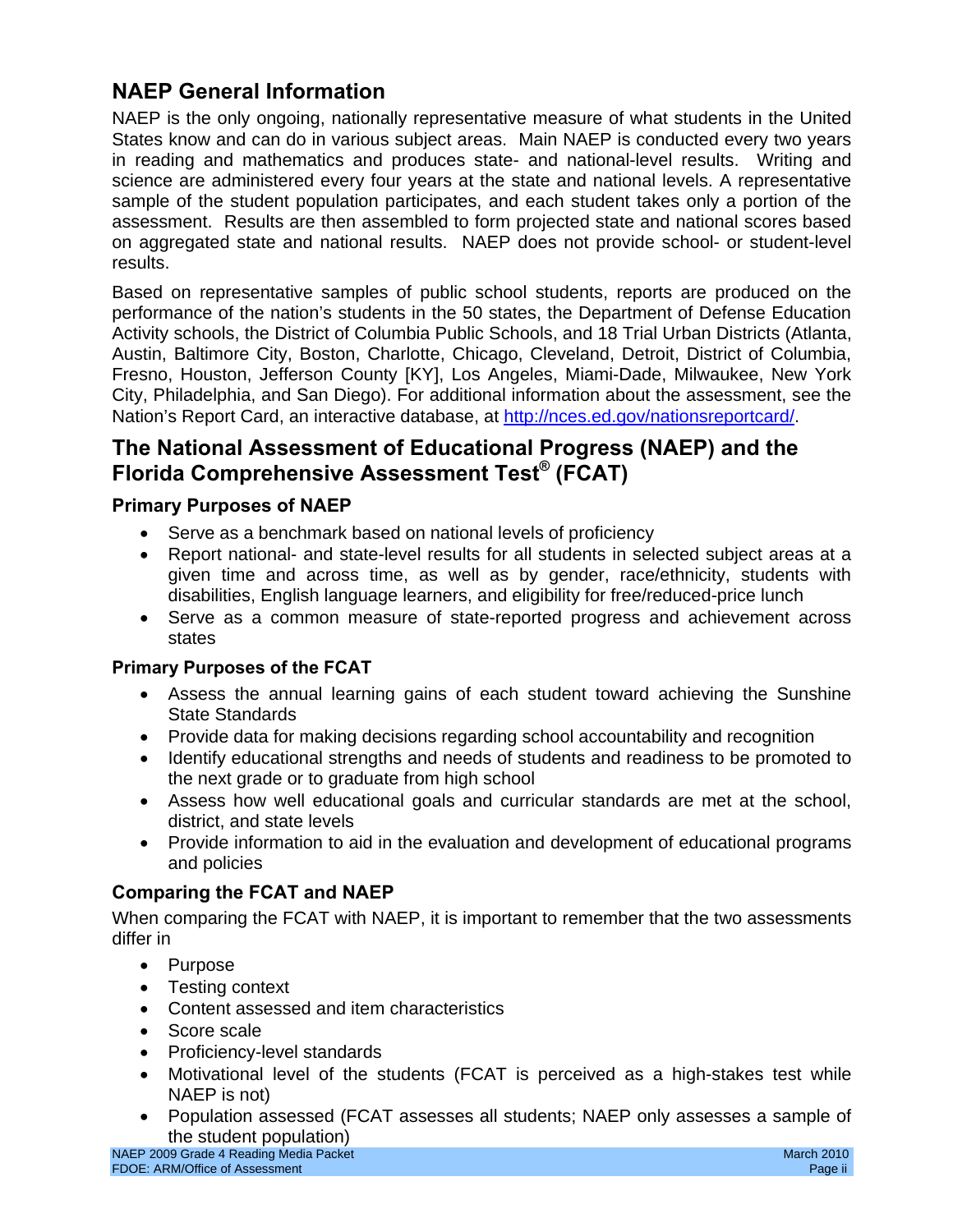## **Contents**

## **NAEP Reading Grade 4**

| <b>All Groups</b>                                                   |
|---------------------------------------------------------------------|
|                                                                     |
|                                                                     |
|                                                                     |
|                                                                     |
|                                                                     |
| <b>All Students</b>                                                 |
|                                                                     |
|                                                                     |
|                                                                     |
|                                                                     |
|                                                                     |
|                                                                     |
|                                                                     |
|                                                                     |
| Percentage of Students Performing at or above Basic and             |
|                                                                     |
| <b>Race/Ethnicity</b>                                               |
| Participation Rates for Florida and the Nation (Race/Ethnicity)  9  |
|                                                                     |
|                                                                     |
|                                                                     |
|                                                                     |
|                                                                     |
|                                                                     |
|                                                                     |
|                                                                     |
|                                                                     |
|                                                                     |
| Gaps in Percentage of Students Performing at or above Basic 15      |
|                                                                     |
|                                                                     |
| Gaps in Percentage of Students Performing at or above Proficient 17 |
|                                                                     |
|                                                                     |
| Gender                                                              |
|                                                                     |
|                                                                     |
|                                                                     |
|                                                                     |
|                                                                     |
|                                                                     |
|                                                                     |

**Note: Differences between average scale scores or between achievement-level percentages are discussed only when they are statistically significant. Statistically significant means it is unlikely the differences in scores occurred by chance.**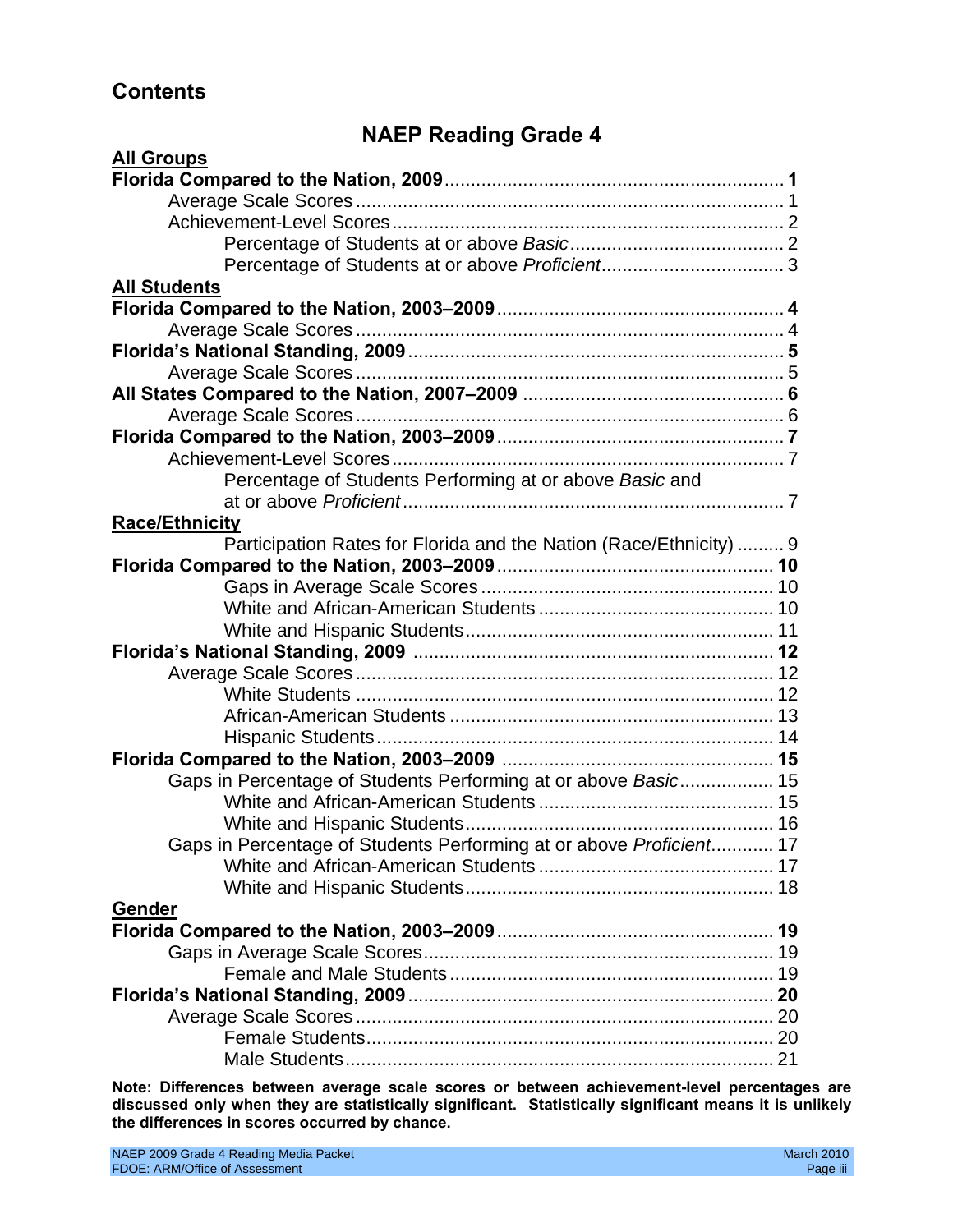| Gaps in Percentage of Students Performing                                     |  |
|-------------------------------------------------------------------------------|--|
|                                                                               |  |
|                                                                               |  |
| <b>Students with Disabilities</b>                                             |  |
| Participation Rates for Florida and the Nation (SD)  24                       |  |
|                                                                               |  |
|                                                                               |  |
|                                                                               |  |
|                                                                               |  |
|                                                                               |  |
|                                                                               |  |
|                                                                               |  |
| Percentage of Students at or above Proficient 26                              |  |
|                                                                               |  |
| <b>Free/Reduced-Price Lunch</b>                                               |  |
|                                                                               |  |
|                                                                               |  |
|                                                                               |  |
|                                                                               |  |
|                                                                               |  |
|                                                                               |  |
|                                                                               |  |
|                                                                               |  |
| <b>English Language Learners</b>                                              |  |
| Participation Rates for Florida and the Nation (ELL) 31                       |  |
|                                                                               |  |
|                                                                               |  |
|                                                                               |  |
|                                                                               |  |
|                                                                               |  |
|                                                                               |  |
|                                                                               |  |
|                                                                               |  |
| Comparison of FCAT and Florida NAEP Proficiency in Grade 4 Reading, 2003-2009 |  |
|                                                                               |  |
|                                                                               |  |
|                                                                               |  |
|                                                                               |  |
|                                                                               |  |
|                                                                               |  |
|                                                                               |  |

**Note: Differences between average scale scores or between achievement-level percentages are discussed only when they are statistically significant. Statistically significant means it is unlikely the differences in scores occurred by chance.**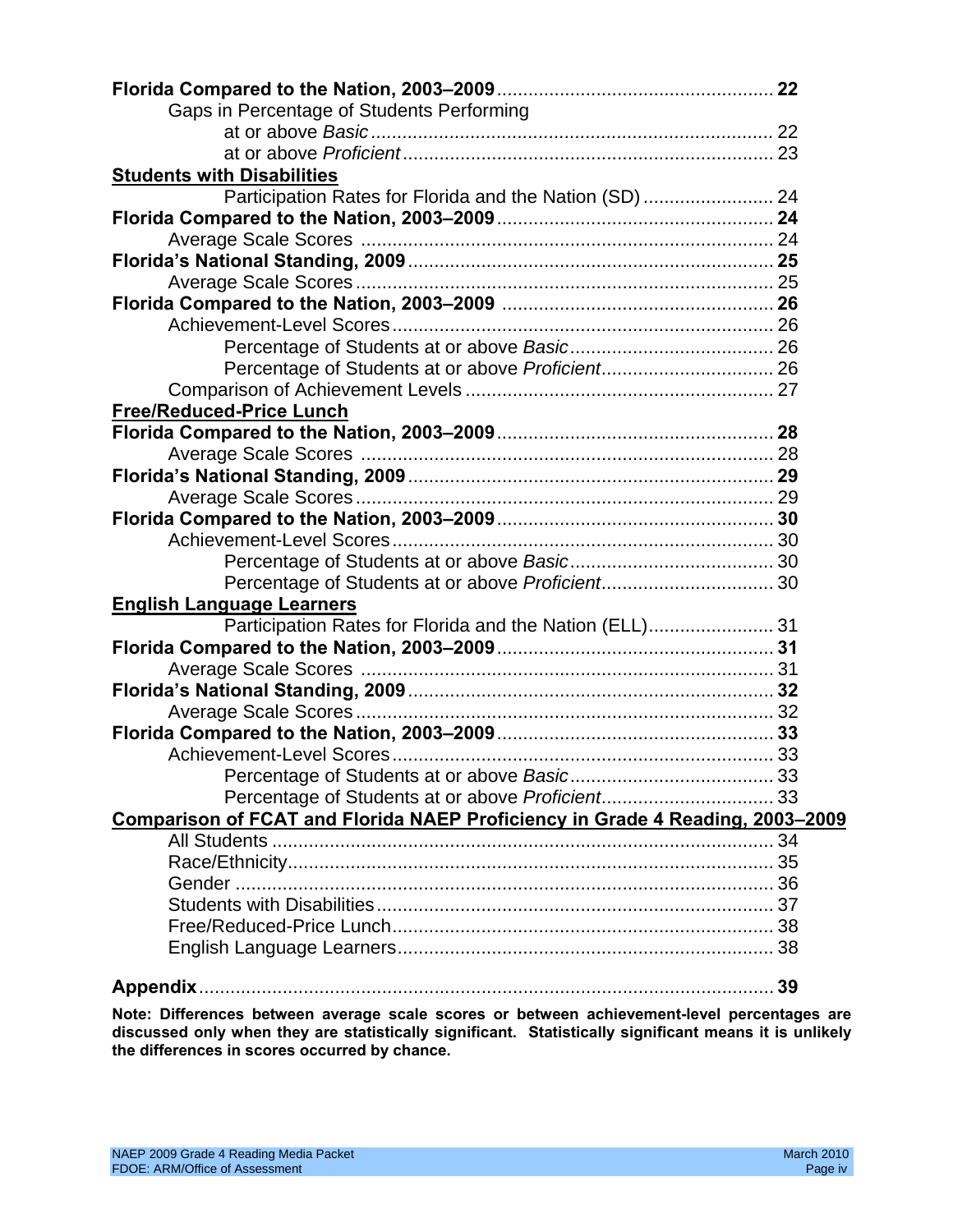## **NAEP Reading Grade 4: All Groups Florida Compared to the Nation, 2009**  Average Scale Scores

## **Figure 1**



- **>** Florida significantly higher than the nation's public schools
- **=** No significant difference between Florida and the nation's public schools
- **<** Florida significantly lower than the nation's public schools

Note: Comparisons are based on statistical tests (0.05 level) that consider sample size, magnitude of difference, and standard errors

### **Highlights**

- In 2009, Florida's grade 4 students had an average scale score in NAEP Reading that was significantly higher than that of their national counterparts.
- In 2009, the average scale scores of Florida's grade 4 White students, African-American students, Hispanic students, male and female students, students eligible for free/reduced-price lunch, students with disabilities (SD), and English language learners (ELLs) were significantly higher than those of their national counterparts.

Average scale scores represent what students know and can do.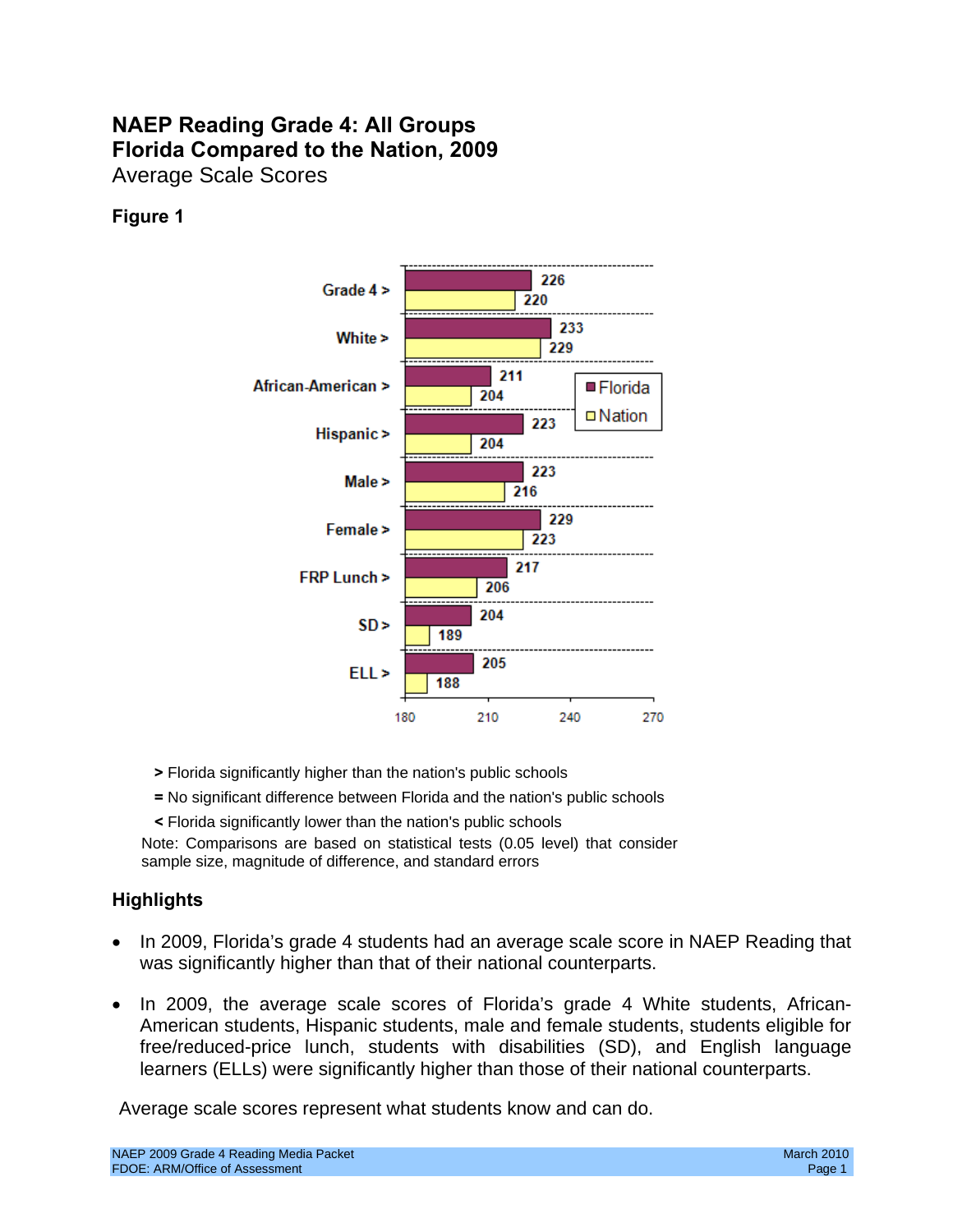## **NAEP Reading Grade 4: All Groups Florida Compared to the Nation, 2009**  Achievement-Level Scores

## **Figure 2**

## **Percentage of Students at or above** *Basic*



- **>** Florida significantly higher than the nation's public schools
- **=** No significant difference between Florida and the nation's public schools
- **<** Florida significantly lower than the nation's public schools

Note: Comparisons are based on statistical tests (0.05 level) that consider sample size, magnitude of difference, and standard errors

## **Highlights**

- In 2009, the percentage of Florida's grade 4 students scoring at or above *Basic* on NAEP Reading was significantly higher than that of their national counterparts.
- In 2009, the percentage of Florida's grade 4 White students, African-American students, Hispanic students, male and female students, students eligible for free/reduced price lunch, students with disabilities (SD), and English language learners scoring at or above *Basic* was significantly higher than that of their national counterparts.

Achievement-level results indicate the degree to which student performance meets expectations of what they should know and be able to do.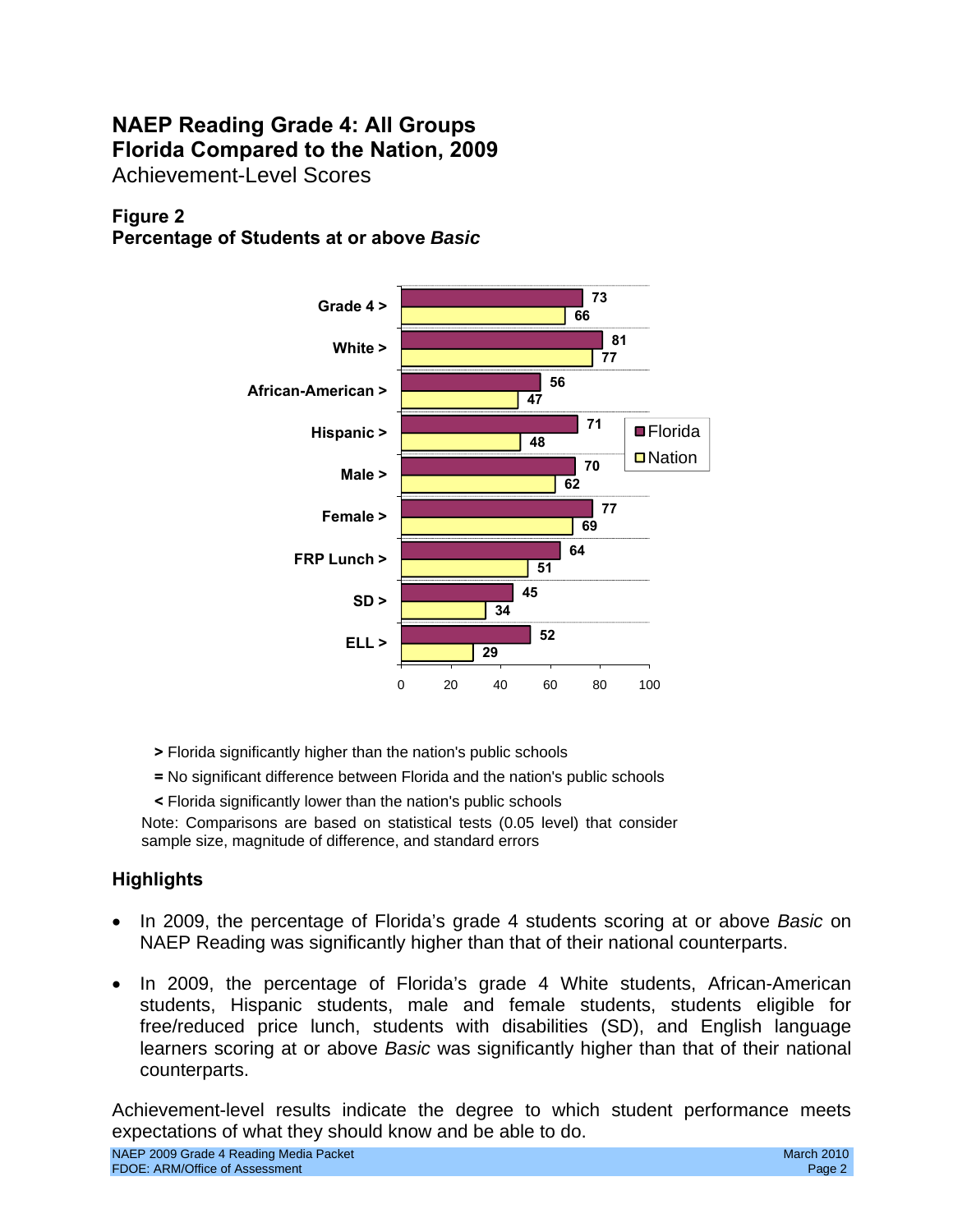## **NAEP Reading Grade 4: All Groups Florida Compared to the Nation, 2009**  Achievement-Level Scores

## **Figure 3**

**Percentage of Students at or above** *Proficient* 



- **>** Florida significantly higher than the nation's public schools
- **=** No significant difference between Florida and the nation's public schools
- **<** Florida significantly lower than the nation's public schools

Note: Comparisons are based on statistical tests (0.05 level) that consider sample size, magnitude of difference, and standard errors

### **Highlights**

- In 2009, the percentage of Florida's grade 4 students scoring at or above *Proficient* on NAEP Reading was significantly higher than the nation's.
- In 2009, the percentage of Florida's grade 4 White students, Hispanic students, male and female students, students eligible for free/reduced-price lunch, students with disabilities (SD), and English language learners scoring at or above *Proficient* was significantly higher than that of their national counterparts**.**
- In 2009, there was a significant difference between the percentage of Florida's and the nation's grade 4 African-American students scoring at or above *Proficient* on NAEP reading.

Achievement-level results indicate the degree to which student performance meets expectations of what they should know and be able to do.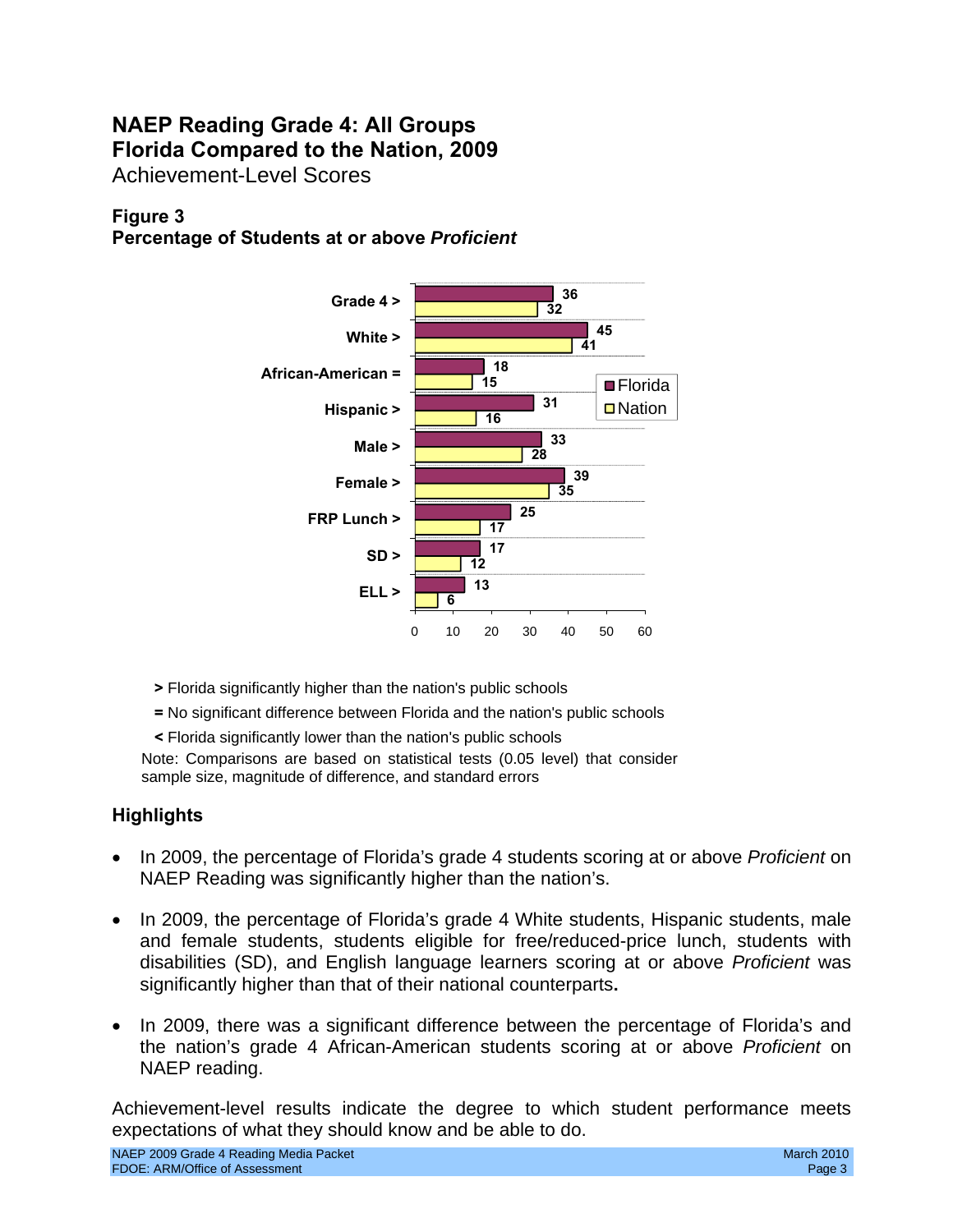## **NAEP Reading Grade 4: All Students Florida Compared to the Nation, 2003–2009**  Average Scale Scores

## **Figure 4**



- Florida's grade 4 NAEP 2009 Reading average scale score (226) was significantly higher than in 2003 (218) and 2005 (219). The nation's grade 4 NAEP 2009 Reading average scale score (220) was also significantly higher than in 2003 (216) and 2005 (217). Neither Florida nor the nation had average scale scores in 2009 that were significantly higher than their average scale scores in 2007.
- Florida's grade 4 NAEP 2009 Reading average scale score was significantly higher than the nation's (226 vs. 220). This was also the case in 2005 and 2007. Florida's average scale score was statistically the same as the nation's in 2003.
- Between 2003 and 2009, Florida moved from scoring statistically similar to the nation to 6 points above the national average, a significant improvement.
- The gain in the average scale score of Florida's grade 4 students in NAEP Reading between 2003 and 2009 was significantly greater than the nation's gain (8 vs. 4 points).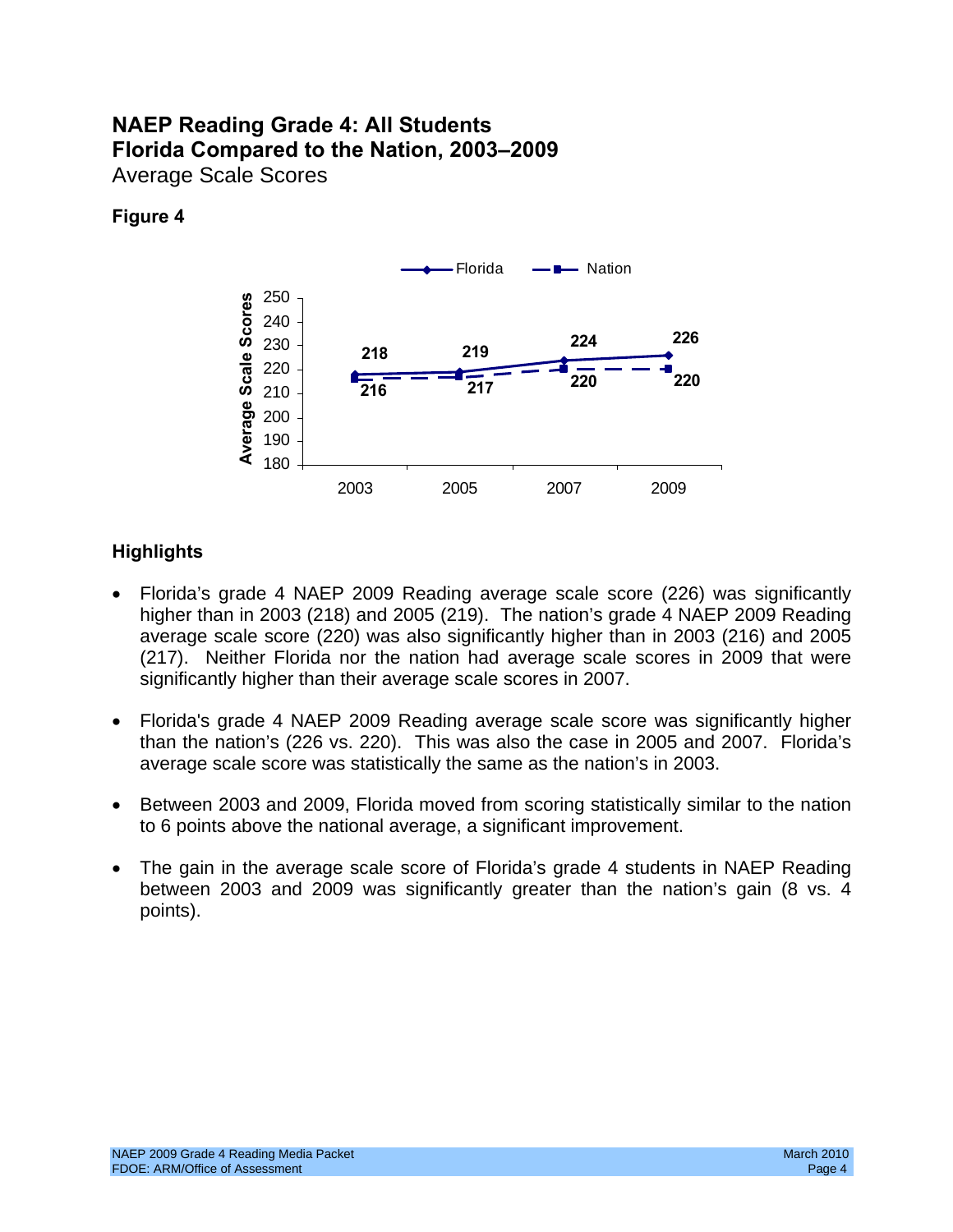## **NAEP Reading Grade 4: All Students Florida's National Standing, 2009**  Average Scale Scores

## **Figure 5**



SOURCE: U.S. Department of Education, Institute of Education Sciences, National Center for Education Statistics, National Assessment of Educational Progress (NAEP), 2009 Reading Assessments.

Florida's grade 4 NAEP 2009 Reading average scale score (226) was

- higher than the nation and the following 28 states: Alabama, Alaska, Arizona, Arkansas, California, Georgia, Hawaii, Idaho, Illinois, Iowa, Louisiana, Michigan, Mississippi, Nebraska, Nevada, New Mexico, North Carolina, Oklahoma, Oregon, South Carolina, South Dakota, Tennessee, Texas, Utah, Washington, West Virginia, Wisconsin, and Wyoming.
- • **not significantly different from the following 16 states:** Colorado, Delaware, Indiana, Kansas, Kentucky, Maine, Maryland, Minnesota, Missouri, Montana, New York, North Dakota, Ohio, Pennsylvania, Rhode Island, and Virginia.
- • **lower than the following 5 states:** Connecticut, Massachusetts, New Hampshire, New Jersey, and Vermont.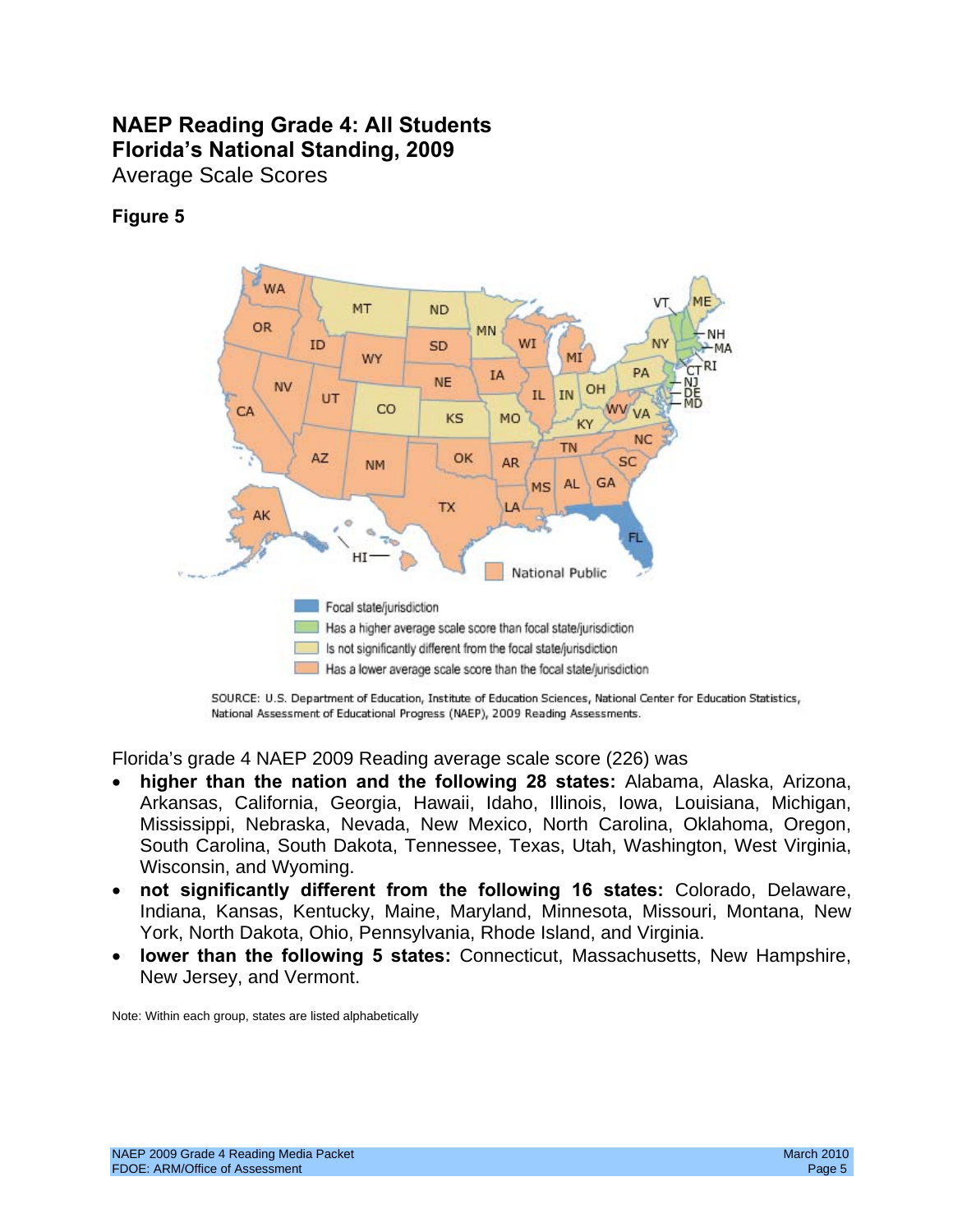## **NAEP Reading Grade 4: All Students All States Compared to the Nation, 2007–2009**  Average Scale Scores

## **Figure 6**

For NAEP grade 4 Reading, between 2007 and 2009, there were two states and one jurisdiction that saw a significant increase in their scores (Kentucky, Rhode Island, and Washington, D.C.) and four states that saw a significant decrease in their scores (Alaska, Iowa, New Mexico, and Wyoming). Florida's grade 4 NAEP 2007 and 2009 results were statistically similar.

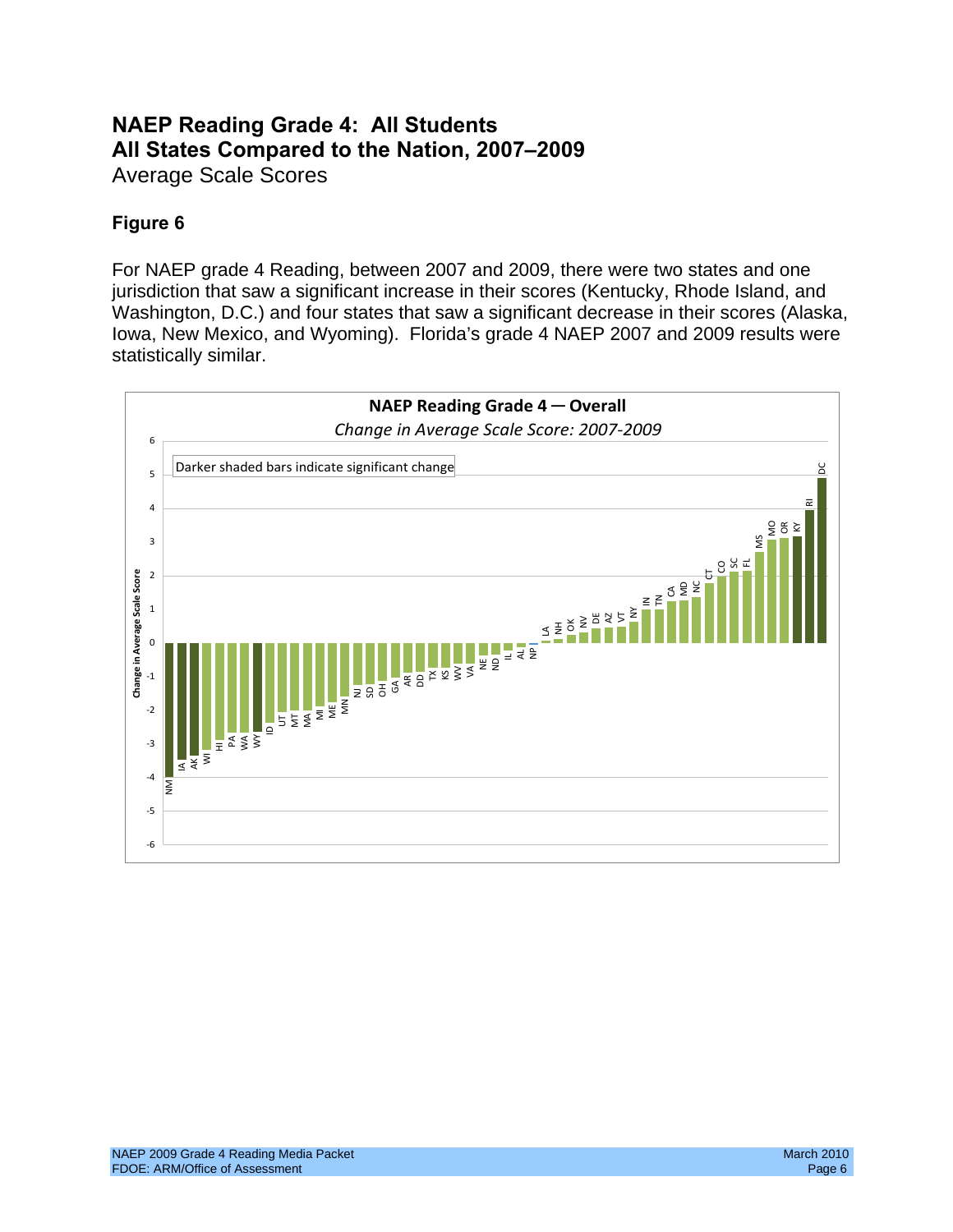## **NAEP Reading Grade 4: All Students Florida Compared to the Nation, 2003–2009**  Achievement-Level Scores

## **Figure 7**

**Percentage of Students Performing at or above** *Basic* **and at or above** *Proficient* 



## **Highlights**

At or above *Basic* 

- • Florida's grade 4 NAEP Reading percentage of students performing at or above *Basic*  in 2009 (73%) was higher than in 2003 (63%) and 2005 (65%). This trend was the same for the nation's grade 4 students performing at or above *Basic*.
- Florida's grade 4 NAEP 2009 Reading percentage of students performing at or above *Basic* was significantly higher than the nation's (73% vs. 66%). This was also the case in 2005 (65% vs. 62%) and 2007 (70% vs. 66%).
- Between 2003 and 2009, Florida moved from scoring statistically similar to the nation to 7% above the nation, a significant improvement.
- • The gain in the percentage of Florida's grade 4 students performing at or above *Basic*  on NAEP Reading between 2003 and 2009 was greater than the nation's gain (10% vs. 4%).

### At or above *Proficient*

Florida's grade 4 NAEP Reading percentage of students performing at or above *Proficient* in 2009 (36%) was higher than in 2003 (32%) and 2005 (30%). This trend was the same for the nation's grade 4 students performing at or above *Proficient*.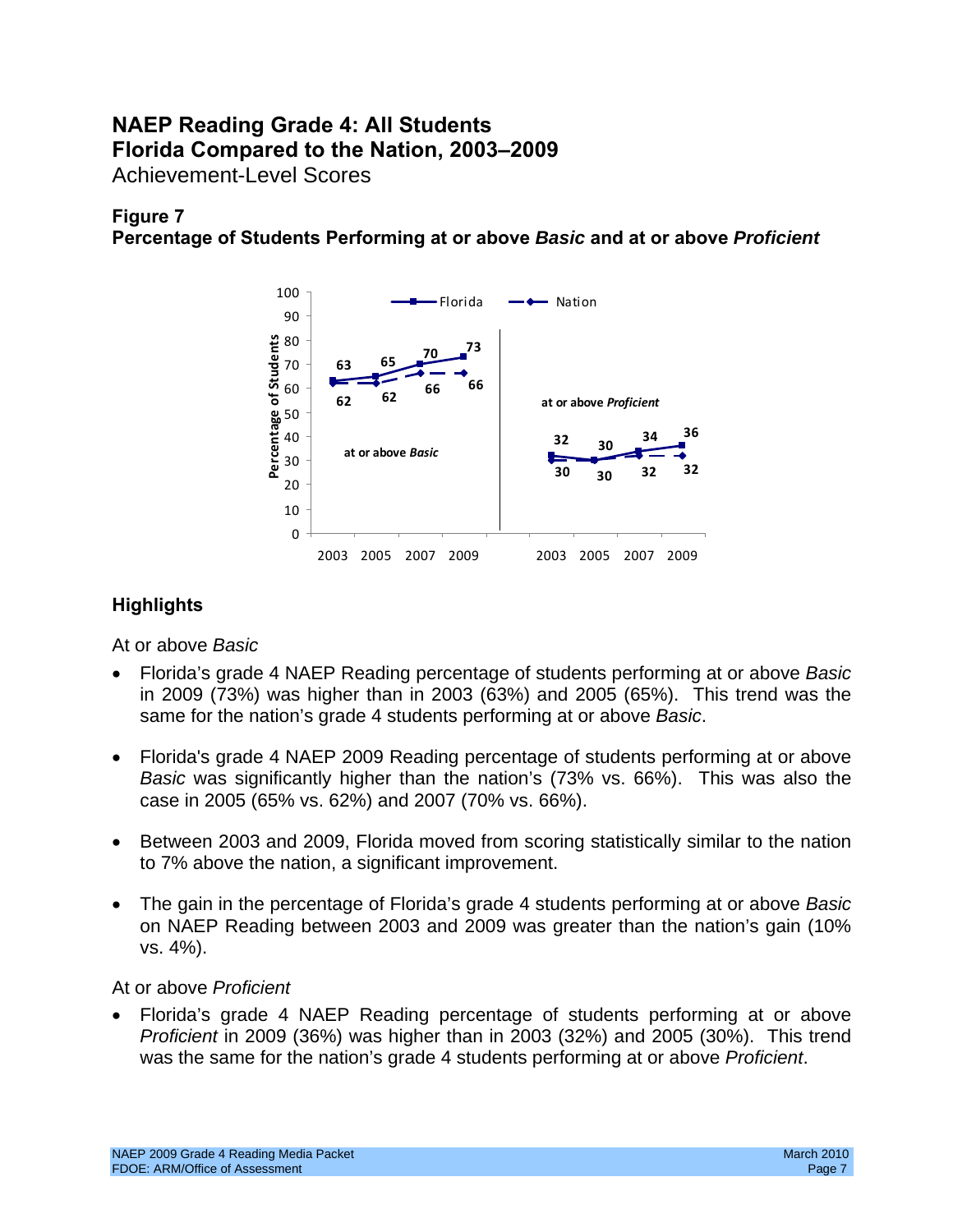- Florida's grade 4 NAEP 2009 Reading percentage of students performing at or above *Proficient* was significantly higher than the nation's (36% vs. 32%). This was also the case in 2007 (34% vs. 32%).
- Between 2003 and 2009, Florida moved from scoring statistically similar to the nation to 4 points above the nation, a significant improvement.
- The gain in the percentage of Florida's grade 4 students performing at or above *Proficient* on NAEP Reading between 2003 and 2009 was similar to the nation's gain (4% vs. 2%).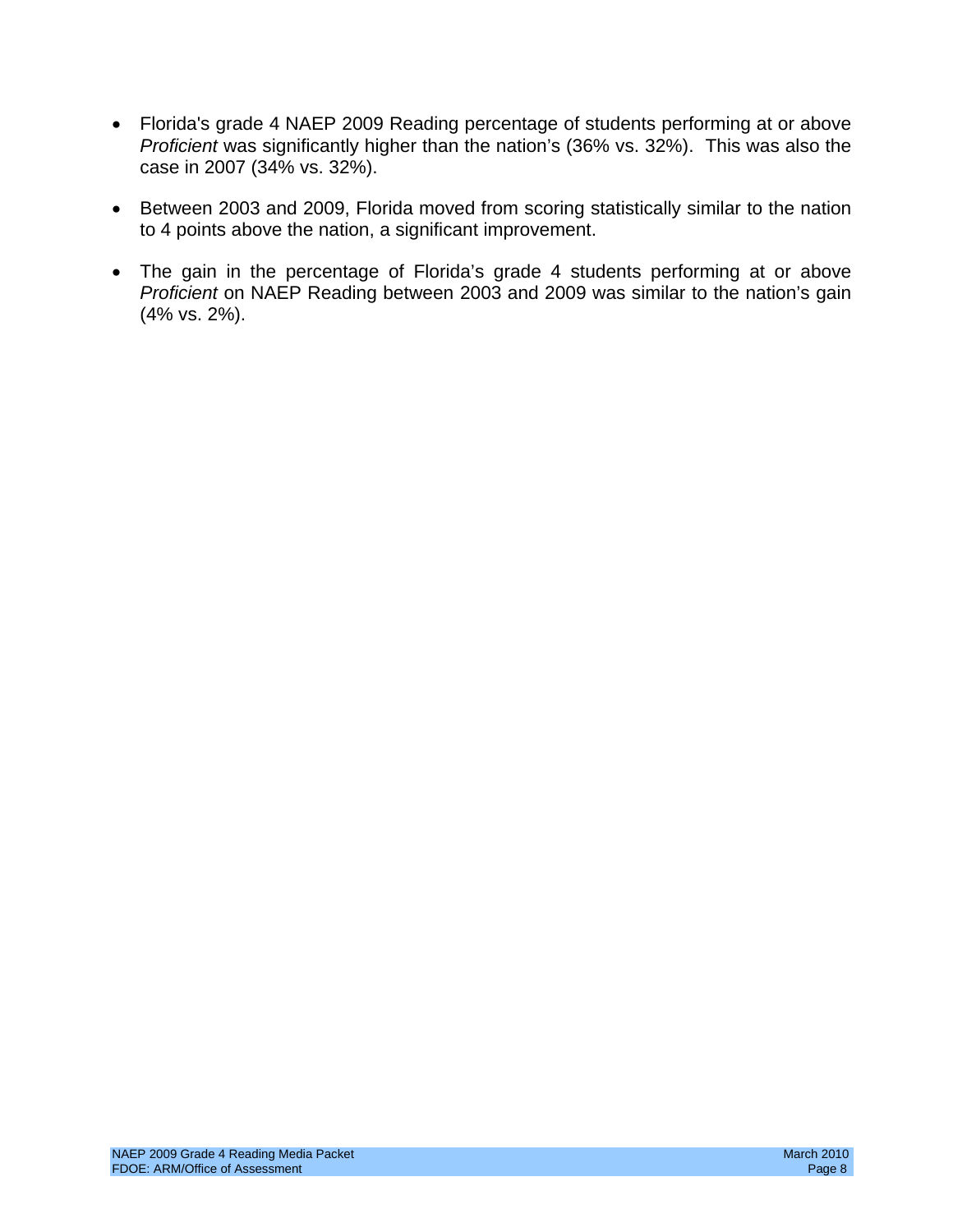## **NAEP Reading Grade 4: Race/Ethnicity**

Schools report the racial/ethnic subgroups that best describe the students eligible to be assessed. The six mutually-exclusive categories are White, African-American, Hispanic, Asian/Pacific Islander, American-Indian/Alaskan-Native, and Unclassified. Florida has reportable (sufficient size) populations in the White, African-American, and Hispanic racial/ethnic groups.

| Year | <b>White</b>                    |     | African-<br><b>American</b> |               | <b>Hispanic</b> |               |  |
|------|---------------------------------|-----|-----------------------------|---------------|-----------------|---------------|--|
|      | <b>Florida</b><br><b>Nation</b> |     | <b>Florida</b>              | <b>Nation</b> | <b>Florida</b>  | <b>Nation</b> |  |
| 2003 | 51%<br>59%                      |     | 23%                         | 17%           | 21%             | 18%           |  |
| 2005 | 49%                             | 57% | 23%                         | 17%           | 23%             | 19%           |  |
| 2007 | 47%                             | 56% | 21%                         | 17%           | 25%             | 20%           |  |
| 2009 | 47%                             | 54% | 22%                         | 16%           | 24%             | 21%           |  |

### **Table 1 Participation Rates for Florida and the Nation (Race/Ethnicity)**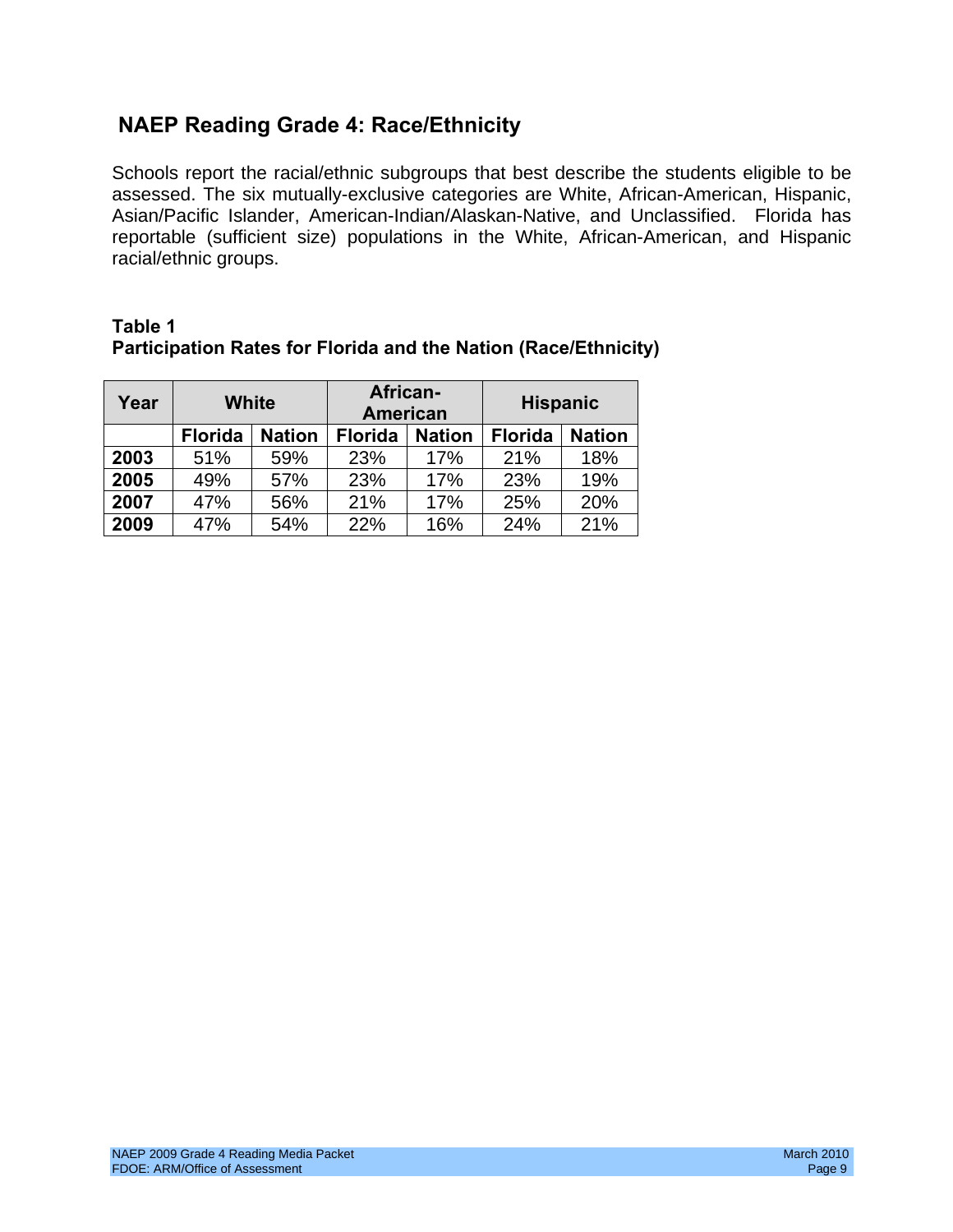## **NAEP Reading Grade 4: Race/Ethnicity Florida Compared to the Nation, 2003–2009**  Gaps in Average Scale Scores





### NOTE: The NAEP Mathematics scale ranges from 0 to 500. Observed differences are not necessarily statistically significant.<br>SOURCE: U.S. Department of Education, Institute of Education Sciences, National Center for Educatio

- Both Florida's and the nation's grade 4 White and African-American students increased their NAEP Reading average scale scores between 2003 and 2009 and between 2005 and 2009.
- Florida's African-American students continue to score higher than their national counterparts, a trend that began in 2005. Florida's White students scored higher than their national counterparts in 2007 and 2009.
- Between 2003 and 2009, Florida's grade 4 African-American students had a greater gain than the nation's African-American students (13 vs. 7 points).
- The Florida grade 4 White/African-American scale score gap was 31 points in 2003, 25 points in 2005, 24 points in 2007, and 22 points in 2009. The 9-point decrease in the gap from 2003 to 2009 represents a significant narrowing of the gap.
- In 2009, there was no statistical difference between Florida's White/African-American average scale score gap (22-point gap) and the nation's White/African-American average scale score gap (25-point gap).
- Between 2003 and 2009, there was no statistical difference in the change of the gaps between Florida's grade 4 White and African-American students (9-point change) and the nation's White and African-American students (5-point change).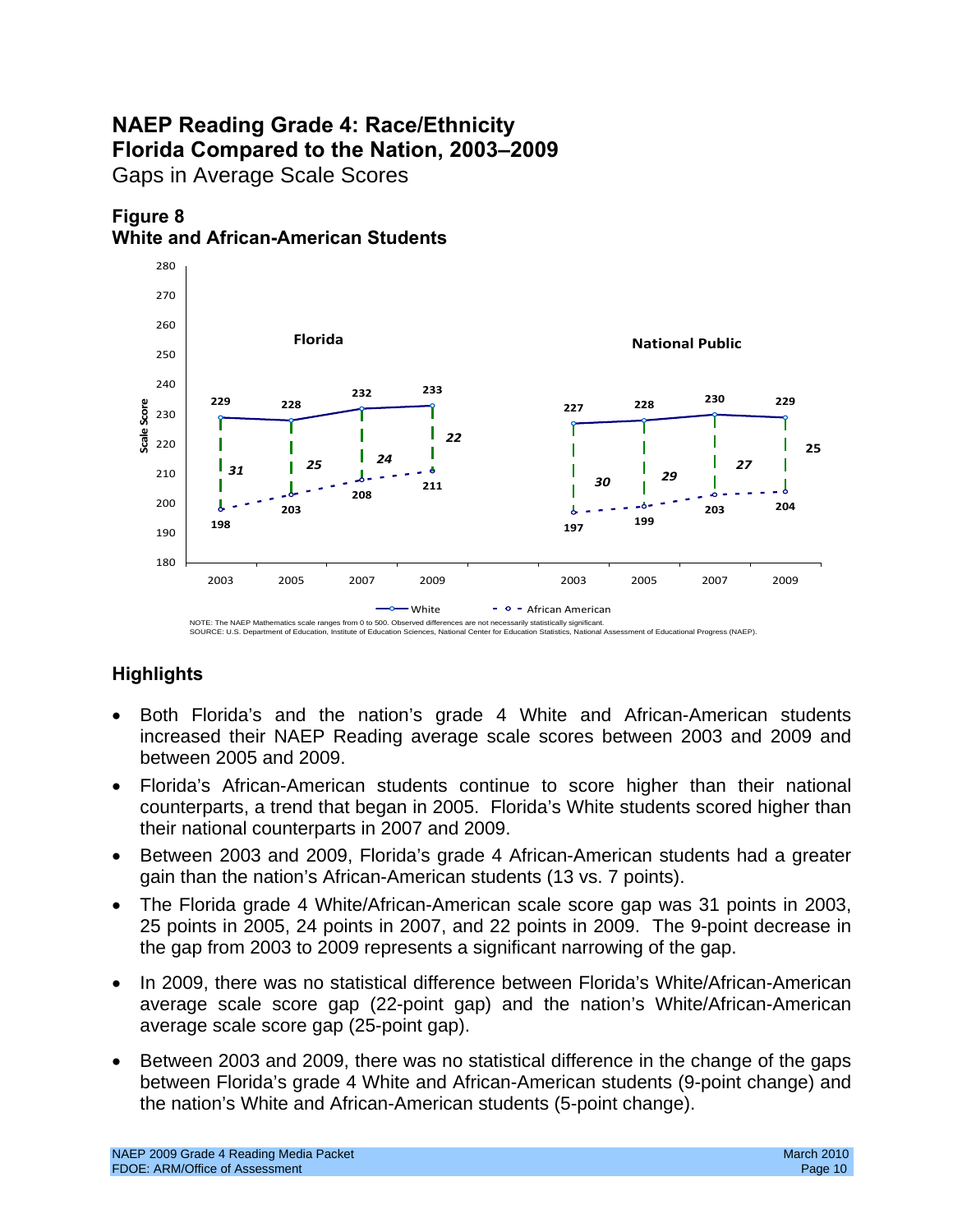# **NAEP Reading Grade 4: Race/Ethnicity Florida Compared to the Nation, 2003–2009**

Gaps in Average Scale Scores (continued)





- Since 2003, Florida's grade 4 Hispanic students have continued to significantly increase their average scale scores on NAEP Reading.
- Florida's grade 4 Hispanic students outperformed the nation's grade 4 Hispanic students in 2003, 2005, 2007, and 2009.
- Between 2003 and 2009, Florida's grade 4 Hispanic students had a greater gain than the nation's Hispanic students (12 vs. 5 points).
- Florida's grade 4 White/Hispanic gap was 18 points in 2003, 13 points in 2005, 14 points in 2007, and 10 points in 2009. The 8-point closing of the gap between 2003 and 2009 was statistically significant. The nation also closed its White/Hispanic gap between 2003 and 2009 (3-point change).
- The gap between Florida's grade 4 White and Hispanic students continues to be significantly smaller than the gap between the nation's grade 4 White and Hispanic students on NAEP Reading.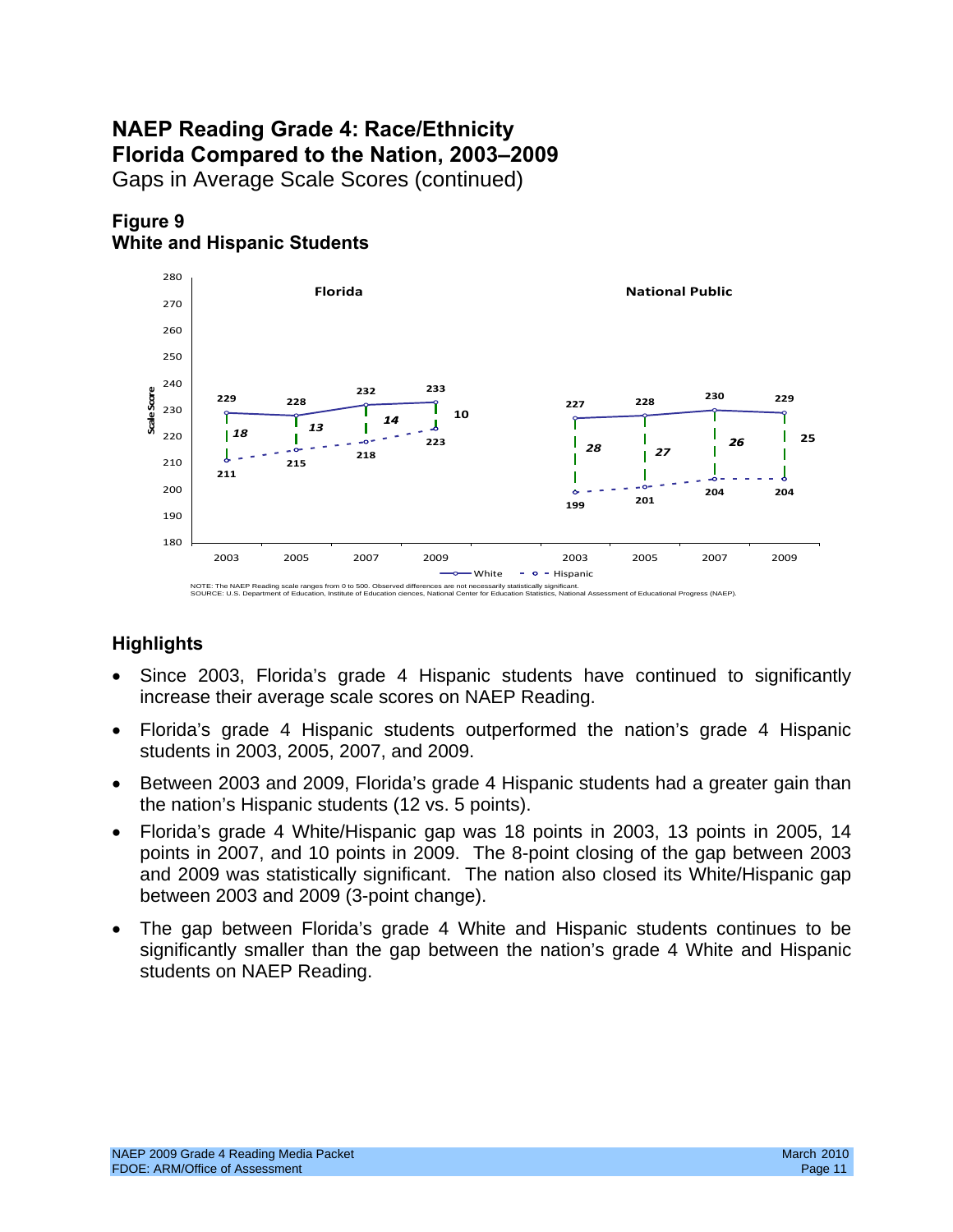## **NAEP Reading Grade 4: Race/Ethnicity Florida's National Standing, 2009**

Average Scale Scores

### **Figure 10 White Students**



SOURCE: U.S. Department of Education, Institute of Education Sciences, National Center for Education Statistics, National Assessment of Educational Progress (NAEP), 2009 Reading Assessments.

On NAEP 2009 Reading, Florida's grade 4 White students' average scale score of 233 was

- • **higher than the nation and the following 33 states:** Alabama, Alaska, Arizona, Arkansas, California, Georgia, Hawaii, Idaho, Indiana, Iowa, Kansas, Kentucky, Louisiana, Maine, Michigan, Mississippi, Missouri, Montana**,** Nebraska, Nevada, New Mexico, North Dakota, Oklahoma, Oregon, South Carolina, South Dakota, Tennessee, Utah, Vermont, Washington, West Virginia, Wisconsin, and Wyoming.
- not significantly different from the following 13 states: Colorado, Delaware, Illinois, Maryland, Minnesota, New Hampshire, New York, North Carolina, Ohio, Pennsylvania, Rhode Island, Texas, and Virginia.
- **lower than the following 3 states:** Connecticut, Massachusetts, and New Jersey.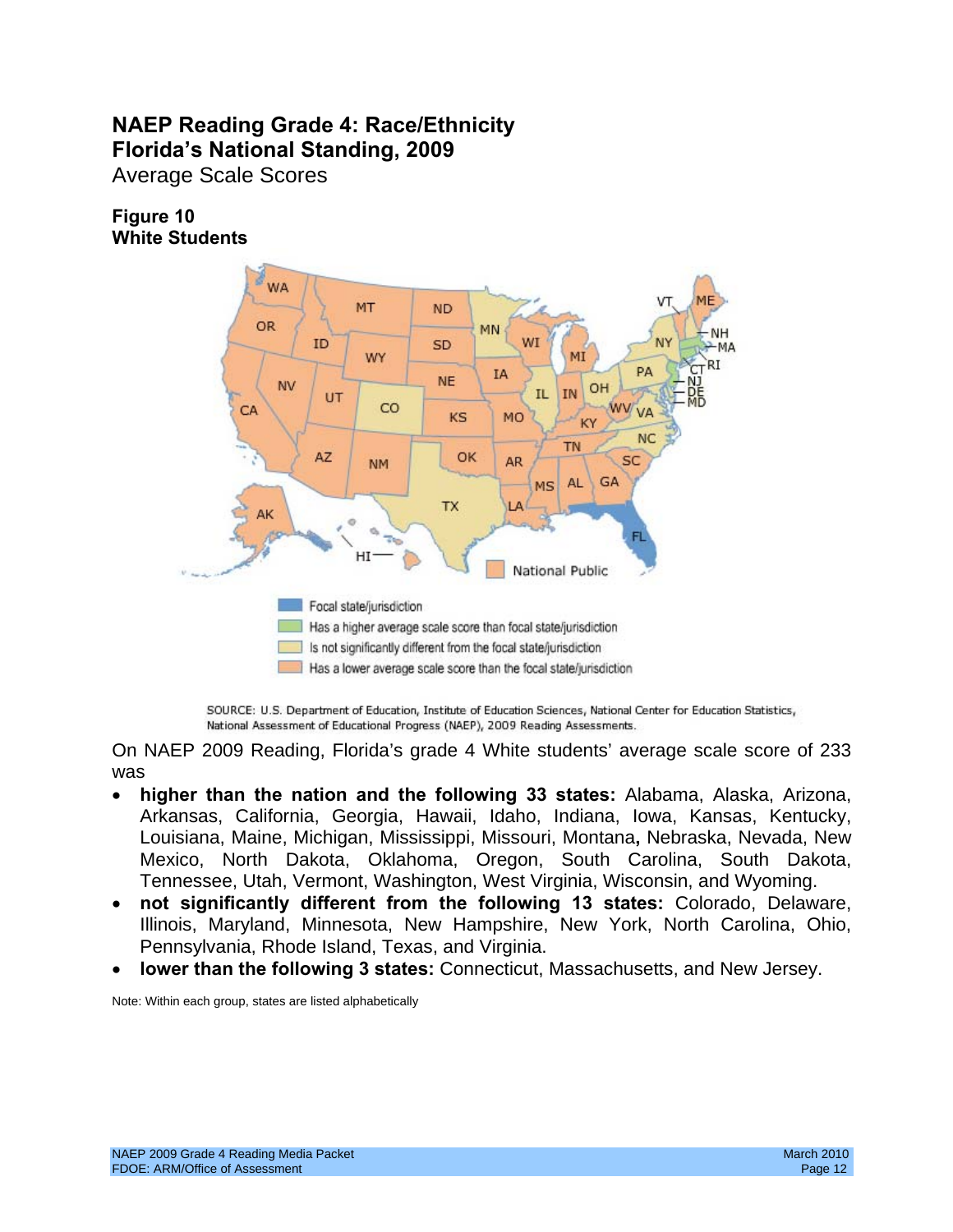## **NAEP Reading Grade 4: Race/Ethnicity Florida's National Standing, 2009**

Average Scale Scores (continued)





SOURCE: U.S. Department of Education, Institute of Education Sciences, National Center for Education Statistics, National Assessment of Educational Progress (NAEP), 2009 Reading Assessments.

On NAEP 2009 Reading, Florida's grade 4 African-American students' average scale score of 211 was

- • **higher than the nation and the following 17 states:** Alabama, Arkansas, California, Georgia, Illinois, Kentucky, Louisiana, Michigan, Minnesota, Mississippi, Nevada, North Carolina, Oklahoma, Pennsylvania, South Carolina, Tennessee, and Wisconsin.
- • **not significantly different from the following 27 states:** Alaska, Arizona, Colorado, Connecticut, Delaware, Hawaii, Indiana, Iowa, Kansas, Maine, Maryland, Massachusetts, Missouri, Nebraska, New Hampshire, New Jersey, New Mexico, New York, Ohio, Oregon, Rhode Island, Texas, Utah, Vermont, Virginia, Washington, and West Virginia.
- lower than no state.

The sample size in the following 5 states was not large enough to permit a reliable estimate: Idaho, Montana, North Dakota, South Dakota, and Wyoming.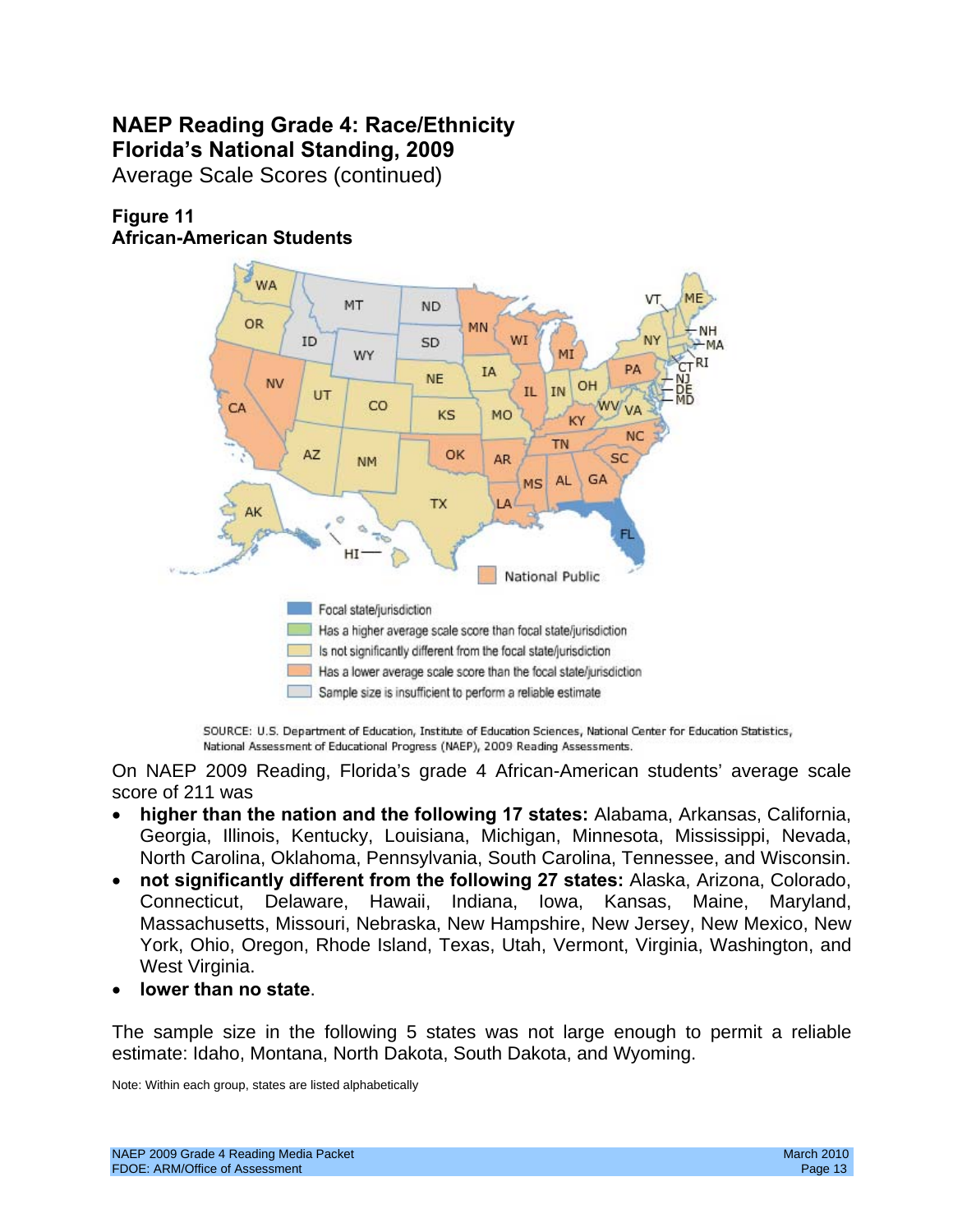## **NAEP Reading Grade 4: Race/Ethnicity Florida's National Standing, 2009**

Average Scale Scores (continued)

## **Figure 12 Hispanic Students**



SOURCE: U.S. Department of Education, Institute of Education Sciences, National Center for Education Statistics, National Assessment of Educational Progress (NAEP), 2009 Reading Assessments.

On NAEP 2009 Reading, Florida's grade 4 Hispanic students' average scale score of 223 was

- **higher than the nation and the following 36 states:** Alabama, Alaska, Arizona, Arkansas, California, Colorado, Connecticut, Delaware, Georgia, Idaho, Illinois, Indiana, Iowa, Kansas, Louisiana, Massachusetts, Michigan, Minnesota, Nebraska, Nevada, New Jersey, New Mexico, New York, North Carolina, Oklahoma, Oregon, Pennsylvania, Rhode Island, South Carolina, Tennessee, Texas, Utah, Virginia, Washington, Wisconsin, and Wyoming.
- • **not significantly different from the following 9 states:** Hawaii, Kentucky, Maryland, Mississippi, Missouri, Montana, New Hampshire, Ohio, and South Dakota.
- lower than no state.

The sample size in the following 4 states was not large enough to permit a reliable estimate: Maine, North Dakota, Vermont, and West Virginia.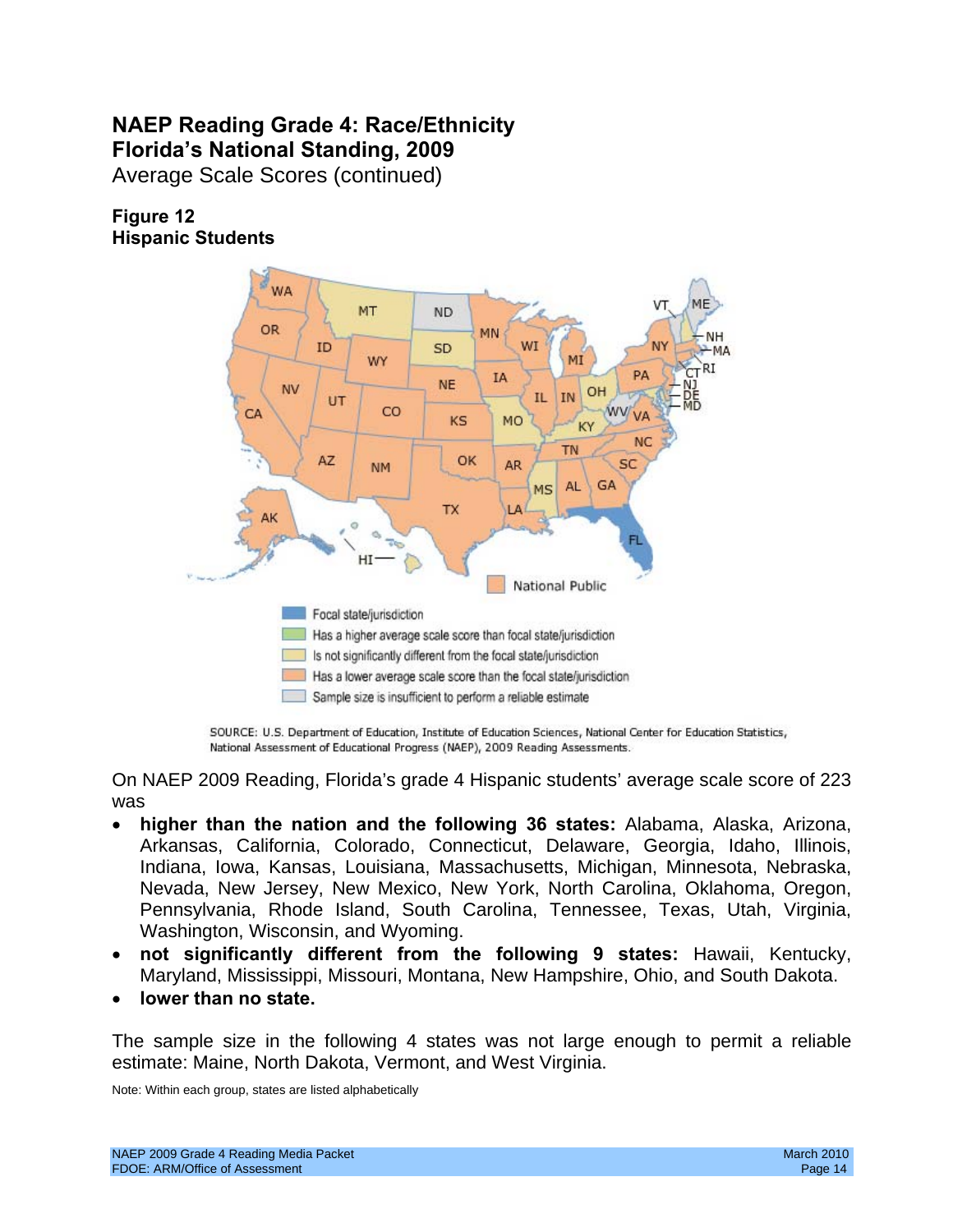## **NAEP Reading Grade 4: Race/Ethnicity Florida Compared to the Nation, 2003–2009**  Gaps in Percentage of Students Performing at or above *Basic*

#### **Figure 13 White and African-American Students**



- The percentage of Florida's grade 4 African-American students scoring at or above *Basic* on NAEP Reading increased between 2009 and 2003 and between 2009 and 2005.
- In 2007 and 2009, Florida's grade 4 African-American students scoring at or above *Basic* outperformed their national counterparts. This was an improvement from 2003 and 2005, when they performed statistically equal to the nation. Similarly, Florida's White students scoring at or above *Basic* outperformed their national counterparts in 2007 and 2009 and performed statistically equal to the nation in 2003 and 2005.
- Between 2003 and 2009, Florida's grade 4 African-American students had an 8% greater gain than the nation's African-American students (16% vs. 8%). Between 2003 and 2009, Florida's and the nation's grade 4 White students had similar gains (6% vs. 3%).
- The gap in the percentage of Florida's White/African-American students performing at or above *Basic* was 35% in 2003, 30% in 2005, 29% in 2007, and 25% in 2009. The 10% closing of the gap was significant. The nation also closed its White/African-American gap between 2003 and 2009 (5% change).
- In 2009, there was no statistical difference between Florida's 25% gap and the nation's 30% gap for White and African-American students performing at or above *Basic*.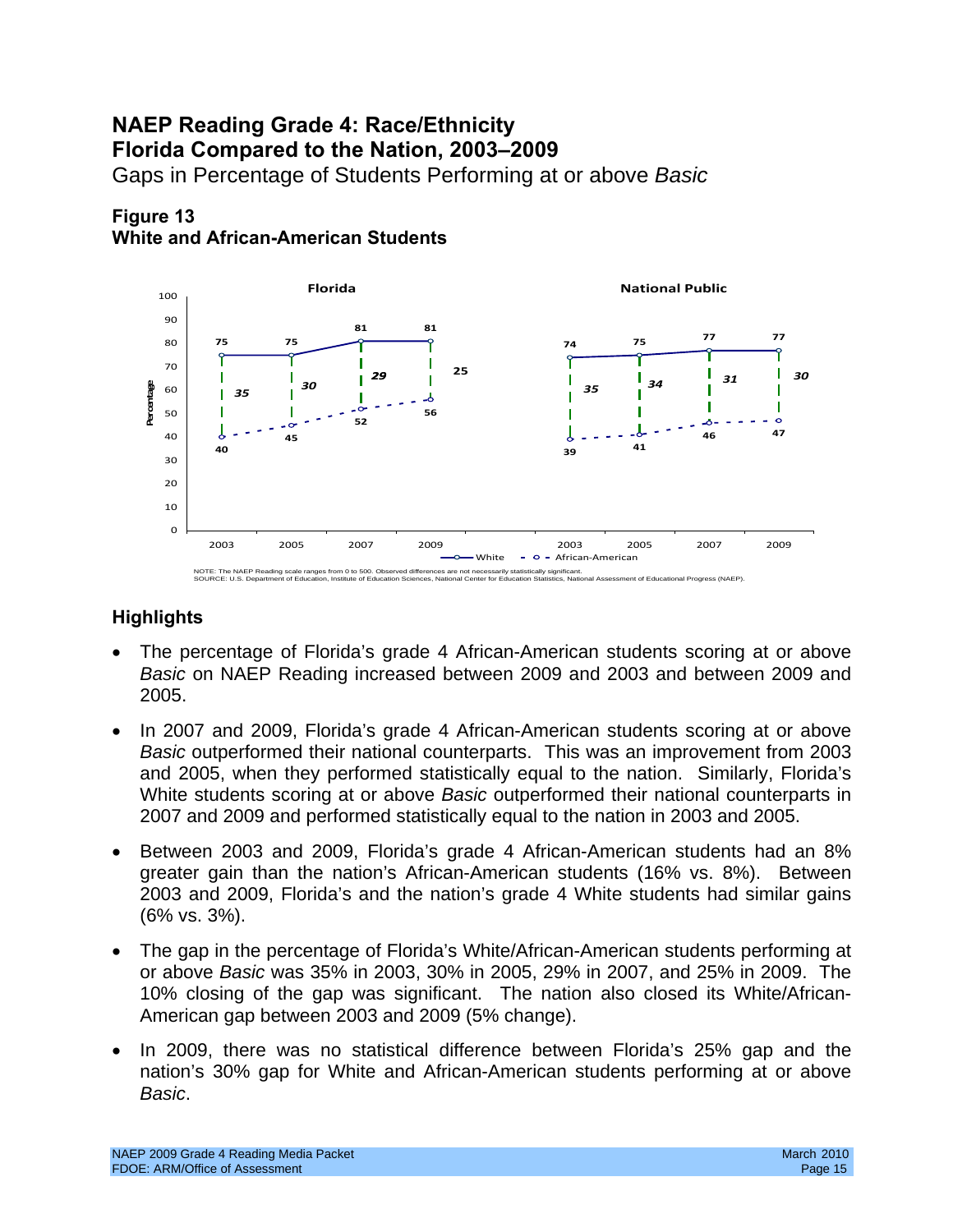# **NAEP Reading Grade 4: Race/Ethnicity**

**Florida Compared to the Nation, 2003–2009** 

Gaps in Percentage of Students Performing at or above *Basic* (continued)



### **Figure 14 White and Hispanic Students**

#### NOTE: The NAEP Reading scale ranges from 0 to 500. Observed SOURCE: U.S. Department of Education. Institute of Education ed differences are not necessarily statistically significant.<br>Sciences. National Center for Education Statistics, National Assessment of Educational Progress (NAEP)

- The percentage of Florida's grade 4 Hispanic students scoring at or above *Basic* on NAEP Reading increased between 2009 and 2003 and between 2009 and 2005.
- In 2003, 2005, 2007, and 2009, the percentage of Florida's grade 4 Hispanic students performing at or above *Basic* on NAEP Reading was greater than the percentage of the nation's Hispanic students.
- Between 2003 and 2009, Florida's grade 4 Hispanic students had a 10% greater gain than the nation's Hispanic students (16% vs. 5%).
- 10% closing of the gap was significant. The nation also closed its White/Hispanic gap The gap in the percentage of Florida's White/Hispanic students performing at or above *Basic* was 20% in 2003, 14% in 2005, 17% in 2007, and 10% in 2009. This between 2003 and 2009 (2% change)
- In 2009, Florida's White/Hispanic student gap (10%) was significantly smaller than the nation's White/Hispanic student gap (29%) for students performing at or above *Basic*.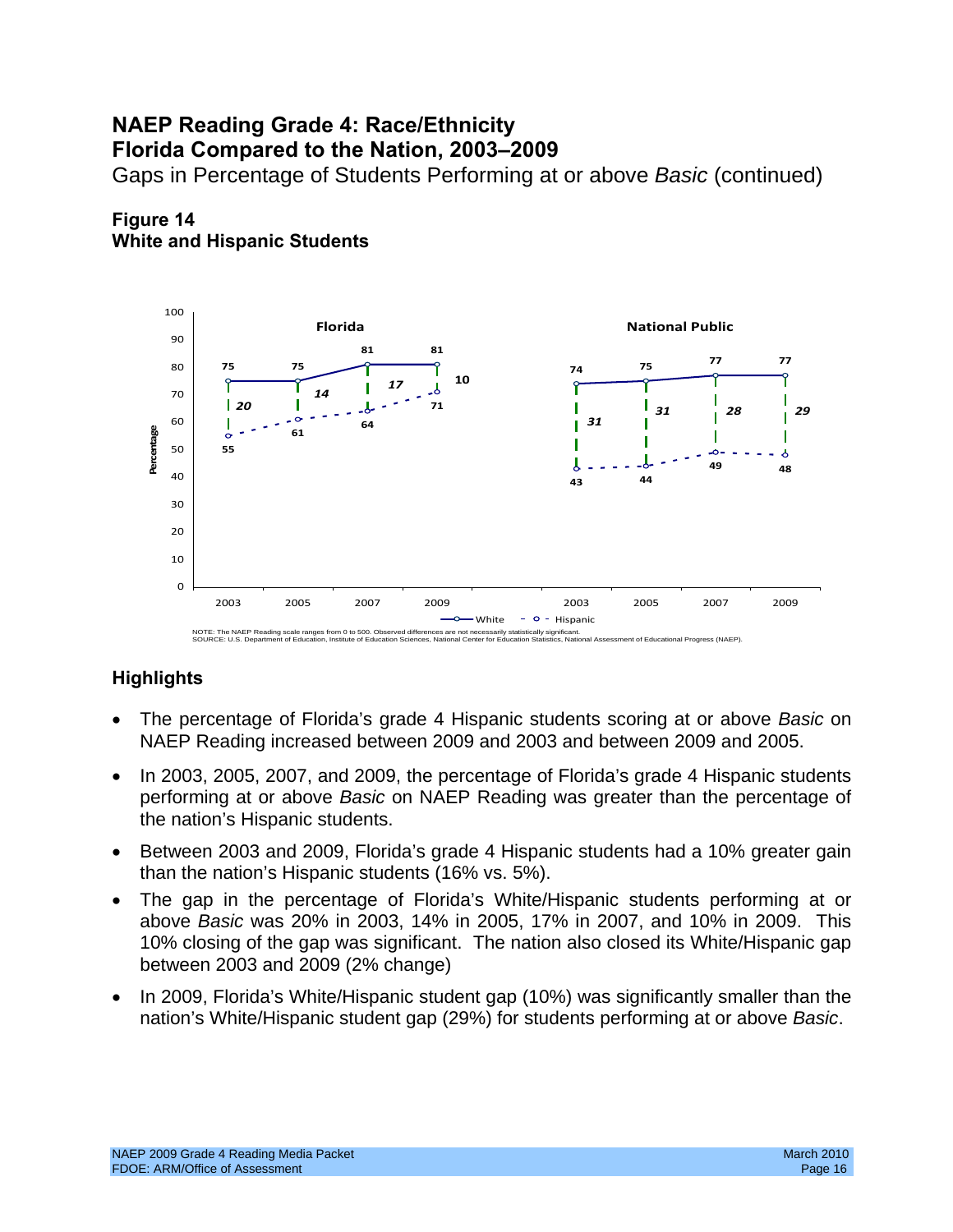## **NAEP Reading Grade 4: Race/Ethnicity Florida Compared to the Nation, 2003–2009**

Gaps in Percentage of Students Performing at or above *Proficient* 

## **Figure 15 White and African-American Students**



NOTE: The NAEP Reading scale ranges from 0 to 500. Observed differences are not necessarily statistically significant.<br>SOURCE: U.S. Department of Education, Institute of Education Sciences, National Center for Education St

- In 2003, 2005, 2007, and 2009, the percentage of Florida's grade 4 African-American students performing at or above *Proficient* on NAEP Reading was statistically similar to the percentage of the nation's African-American students.
- Between 2003 and 2009, Florida's grade 4 African-American students had a gain that was statistically similar to the nation's African-American students (5% vs. 3%).
- or above Proficient was 29% in 2003, 26% in 2005, 28% in 2007, and 27% in 2009. or above *Proficient* was 29% in 2003, 26% in 2005, 28% in 2007, and 27% in 2009.<br>This 2% change in the gap was not significant. The nation's 1% change also was not The gap in the percentage of Florida's White/African-American students performing at significant.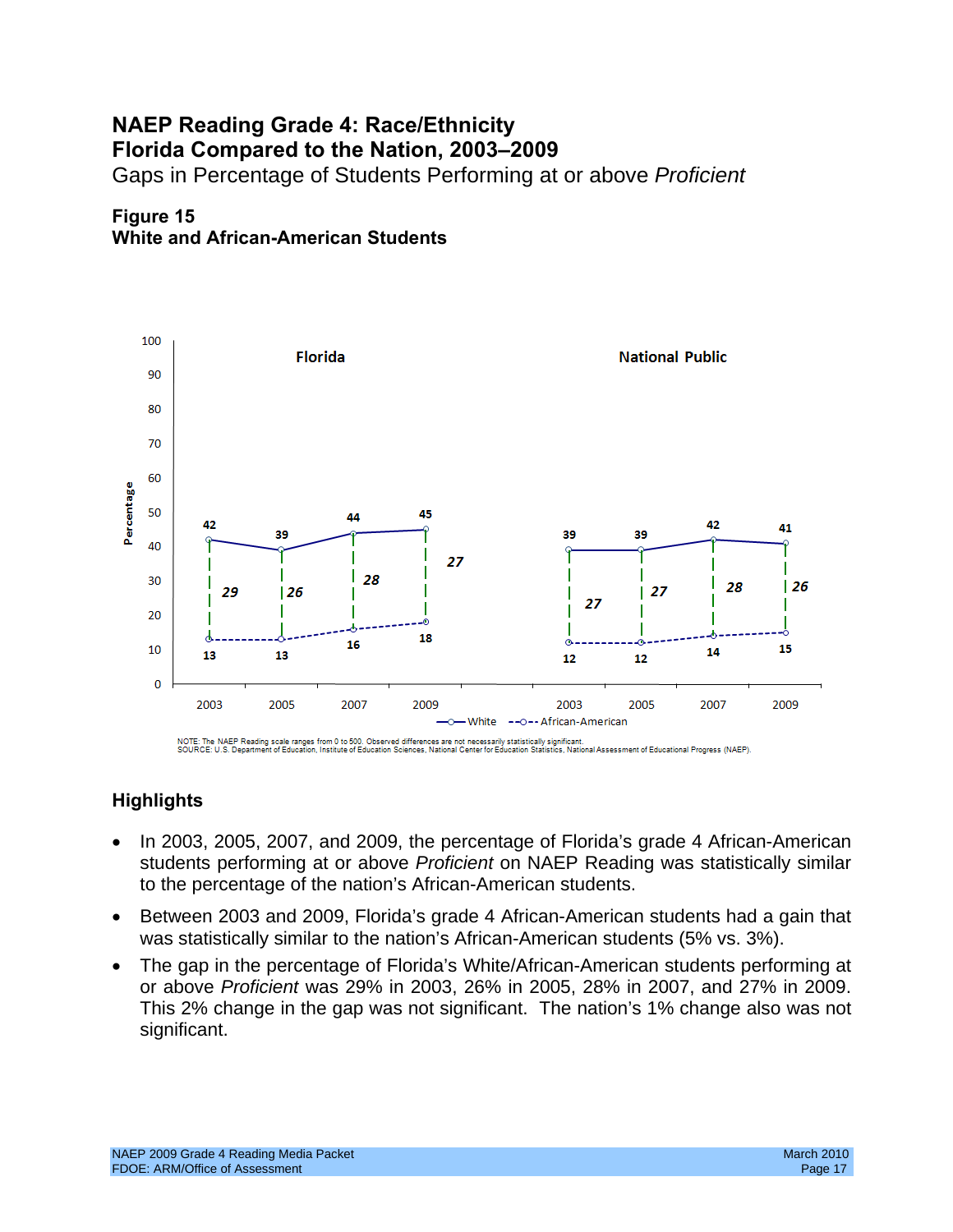## **NAEP Reading Grade 4: Race/Ethnicity Florida Compared to the Nation, 2003–2009**  Gaps in Percentage of Students Performing at or above *Proficient*  (continued)

## **Figure 16 White and Hispanic Students**



- In 2003, 2005, 2007, and 2009, the percentage of Florida's grade 4 Hispanic students scoring at or above *Proficient* was significantly greater than the nation's.
- statistically similar gains in scores at or above *Proficient* (7% vs. 2%). • Between 2003 and 2009, Florida's and the nation's grade 4 Hispanic students had
- above Proficient was 18% in 2003, 14% in 2005, 16% in 2007, and 14% in 2009. • The gap in the percentage of Florida's White/Hispanic students performing at or Neither *Plorida's* 4% change in the gap nor the nation's 0% change between 2003 and 2009 were significant.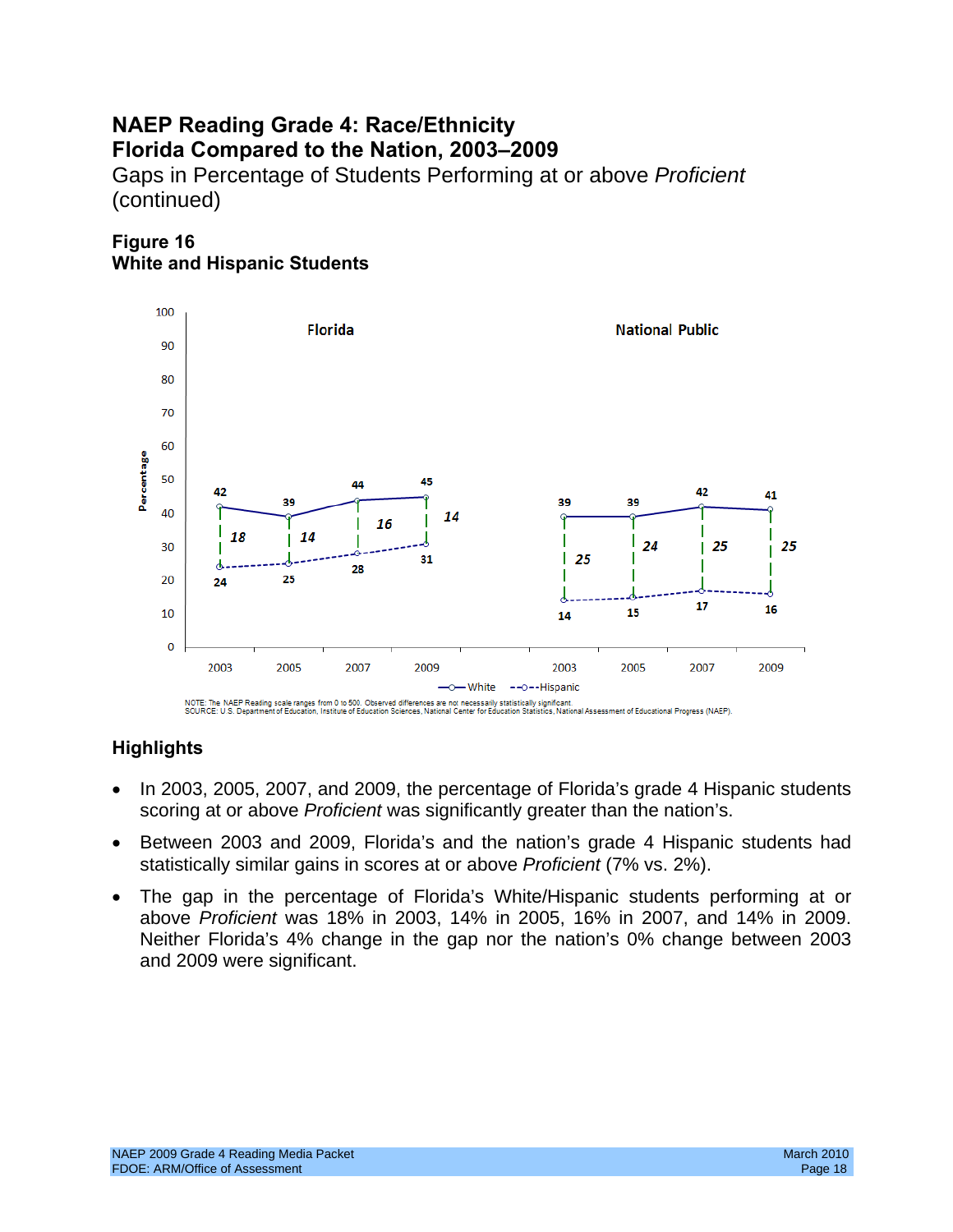## **NAEP Reading Grade 4: Gender Florida Compared to the Nation, 2003–2009**  Gaps in Average Scale Scores





- Both Florida's and the nation's female and male grade 4 students increased their NAEP average scale scores between 2003 and 2009 and between 2005 and 2009.
- Florida's grade 4 female and male students outperformed the nation's grade 4 male and female students in 2007 and in 2009. Florida's male students also outperformed the nation's male students in 2005.
- Between 2003 and 2009, Florida's grade 4 female students had a greater gain than the nation's female students (7 vs. 3 points). This also was true for Florida's male students (9 vs. 3 points).
- Florida's grade 4 female/male scale score gap was 8 points in 2003, 5 points in 2005, 7 points in 2007, and 6 points in 2009. The 2-point decrease in the gap from 2003 to 2009 is not statistically significant.
- In 2009, there was no statistical difference between Florida's female/male average scale score gap (6-point gap) and the nation's female/male average scale score gap (7-point gap).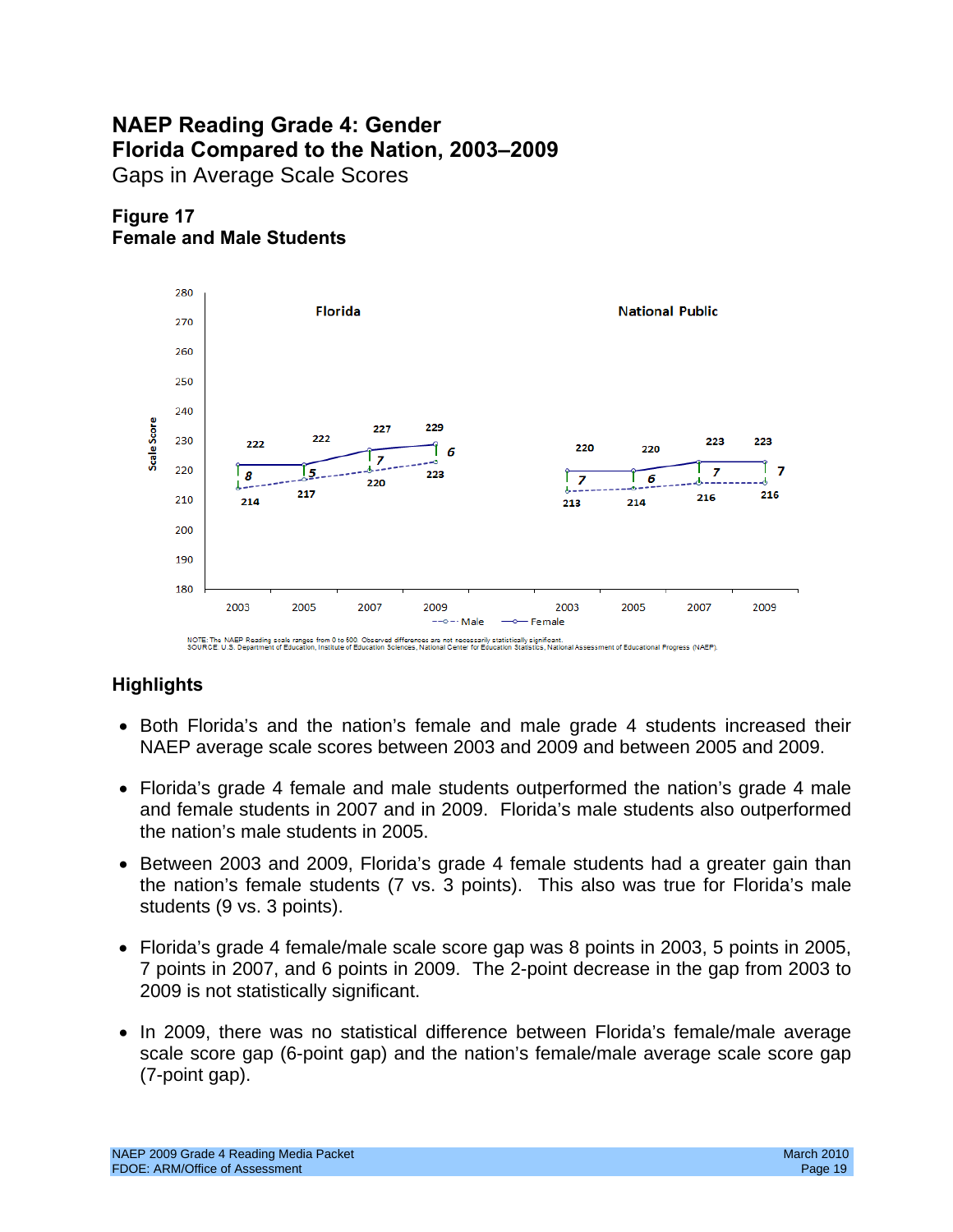## **NAEP Reading Grade 4: Gender Florida's National Standing, 2009**  Average Scale Scores

## **Figure 18 Female Students**



SOURCE: U.S. Department of Education, Institute of Education Sciences, National Center for Education Statistics, National Assessment of Educational Progress (NAEP), 2009 Reading Assessments.

On NAEP 2009 Reading, Florida's grade 4 female students' average scale score of 229 was

- **higher than the nation and the following 24 states:** Alabama, Alaska, Arizona, Arkansas, California, Georgia, Hawaii, Idaho, Illinois, Louisiana, Michigan, Mississippi, Nevada, New Mexico, North Carolina, Oklahoma, Oregon, South Carolina, South Dakota, Tennessee, Texas, Utah, West Virginia, and Wisconsin.
- • **not significantly different from the following 22 states:** Colorado, Delaware, Indiana, Iowa, Kansas, Kentucky, Maine, Maryland, Minnesota, Missouri, Montana, Nebraska, New Jersey, New York, North Dakota, Ohio, Pennsylvania, Rhode Island, Vermont, Virginia, Washington, and Wyoming.
- **lower than the following 3 states:** Connecticut, Massachusetts, and New Hampshire.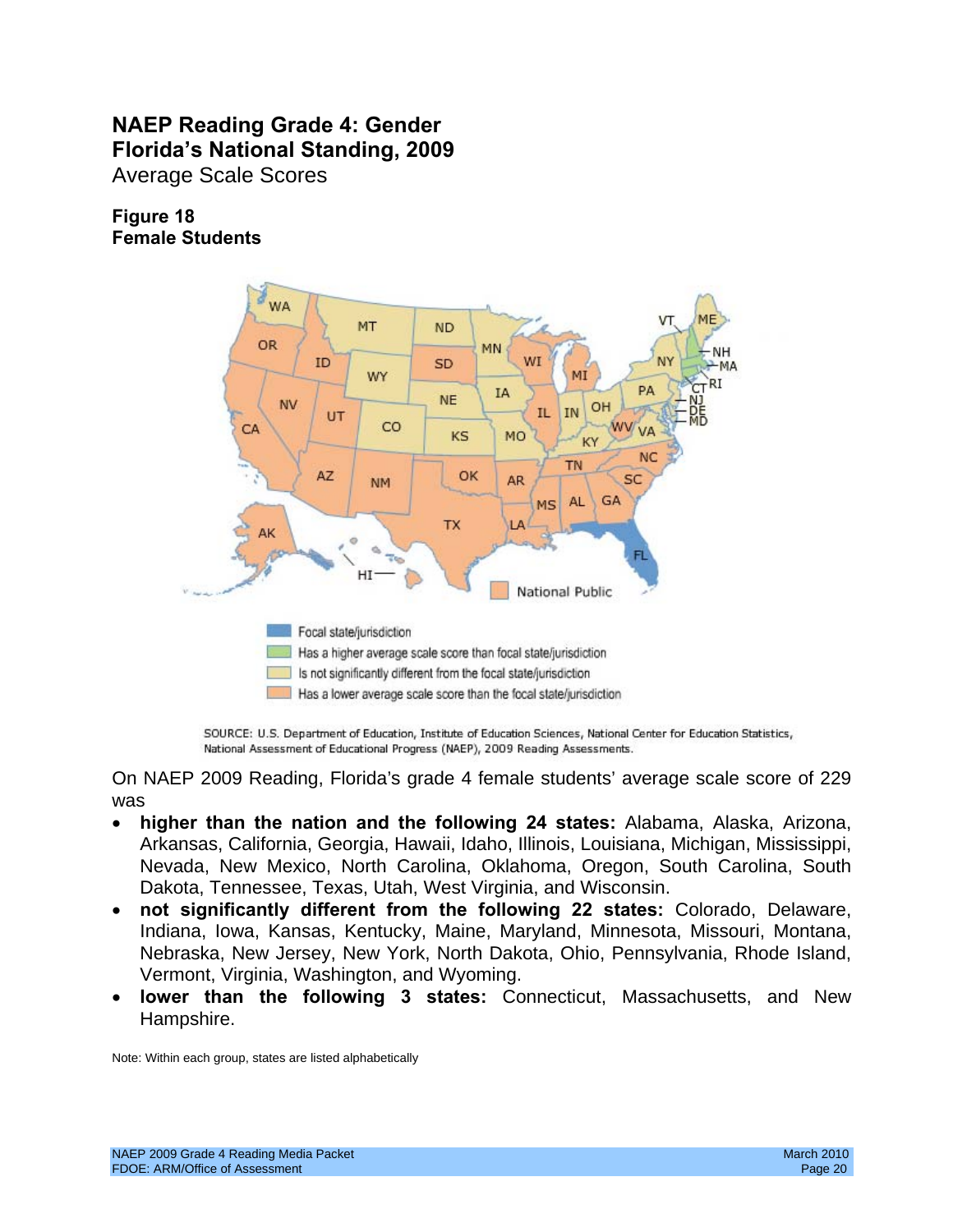## **NAEP Reading Grade 4: Gender Florida's National Standing, 2009**  Average Scale Scores (continued)

**Figure 19** 

**Male Students** 



SOURCE: U.S. Department of Education, Institute of Education Sciences, National Center for Education Statistics, National Assessment of Educational Progress (NAEP), 2009 Reading Assessments.

On NAEP 2009 Reading, Florida's grade 4 male students' average scale score of 223 was

- **higher than the nation and the following 28 states:** Alabama, Alaska, Arizona, Arkansas, California, Georgia, Hawaii, Idaho, Illinois, Indiana, Iowa, Louisiana, Michigan, Mississippi, Nevada, New Mexico, North Carolina, Oklahoma, Oregon, Rhode Island, South Carolina, Tennessee, Texas, Utah, Washington, West Virginia, Wisconsin, and Wyoming.
- • **not significantly different from the following 18 states:** Colorado, Connecticut, Delaware, Kansas, Kentucky, Maine, Maryland, Minnesota, Missouri, Montana, Nebraska, New Hampshire, New York, North Dakota, Ohio, Pennsylvania, South Dakota, and Virginia.
- **lower than the following 3 states:** Massachusetts, New Jersey, and Vermont.<br>Note: Within each group, states are listed alphabetically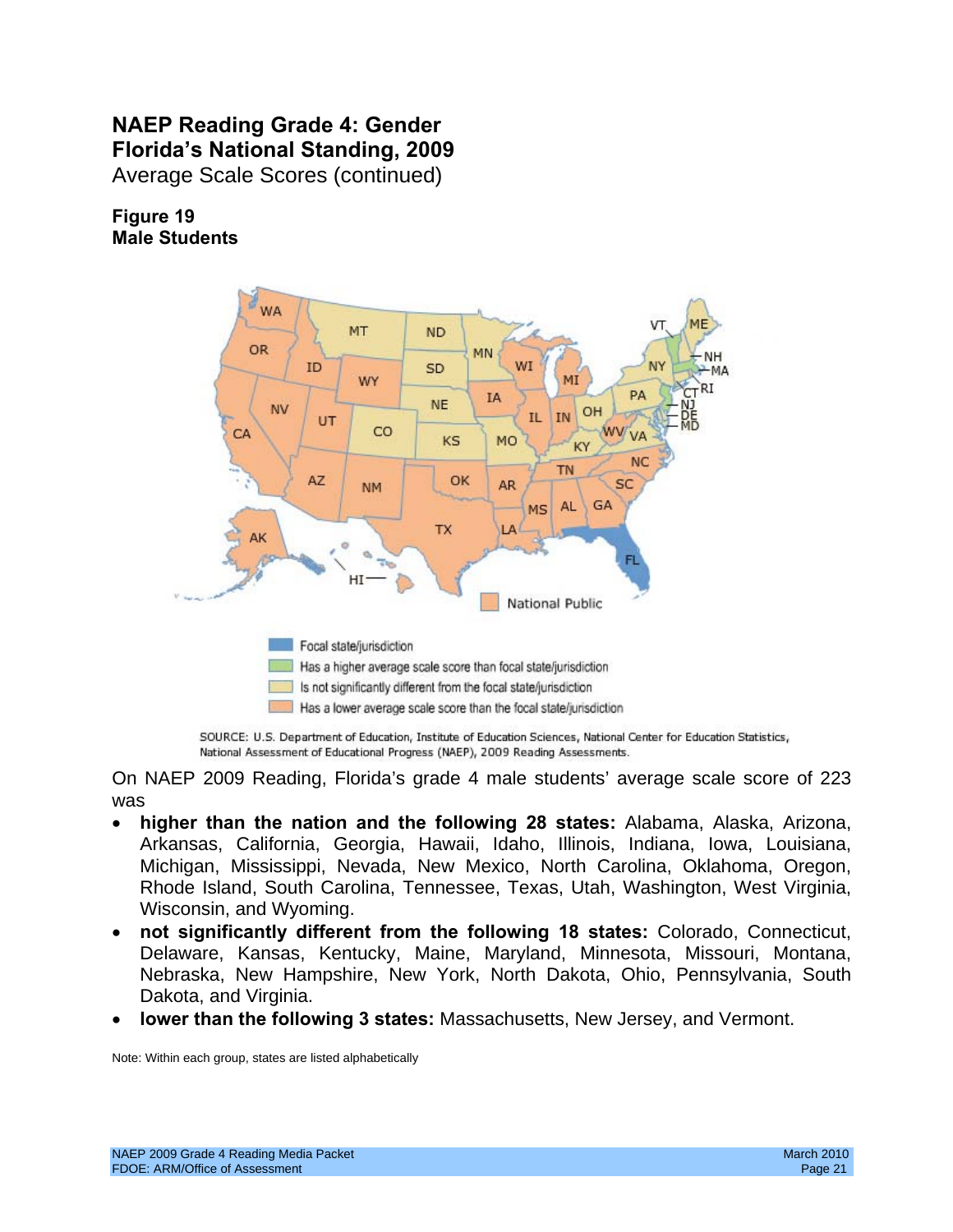## Gaps in Percentage of Students Performing at or above *Basic* **NAEP Reading Grade 4: Gender Florida Compared to the Nation, 2003–2009**

**Figure 20 Male and Female Students** 



- Both Florida's and nation's grade 4 female and male students increased the percentage of students scoring at or above *Basic* in NAEP Reading between 2003 and 2009 and between 2005 and 2009.
- Florida's female students scoring at or above *Basic* improved from being statistically equal to the nation in 2005 and 2003 to outperforming their national counterparts in 2007 and 2009. In 2005, 2007, and 2009, Florida's grade 4 male students scoring at or above *Basic* outperformed their national counterparts. This was an improvement from 2003 when they performed statistically equal to the nation.
- Between 2003 and 2009, Florida's grade 4 female students had a 6% greater gain than the nation's (10% vs. 4%). Between 2003 and 2009, Florida's grade 4 male students had an 8% greater gain than the nation's male students (12% vs. 4%).
- The gap in the percentage of Florida's female/male students performing at or above *Basic* was 9% in 2003, 5% in 2005, 9% in 2007, and 7% in 2009. The 2% change in the gap was not statistically significant. The nation also did not have a change in its female/male gap between 2003 and 2009.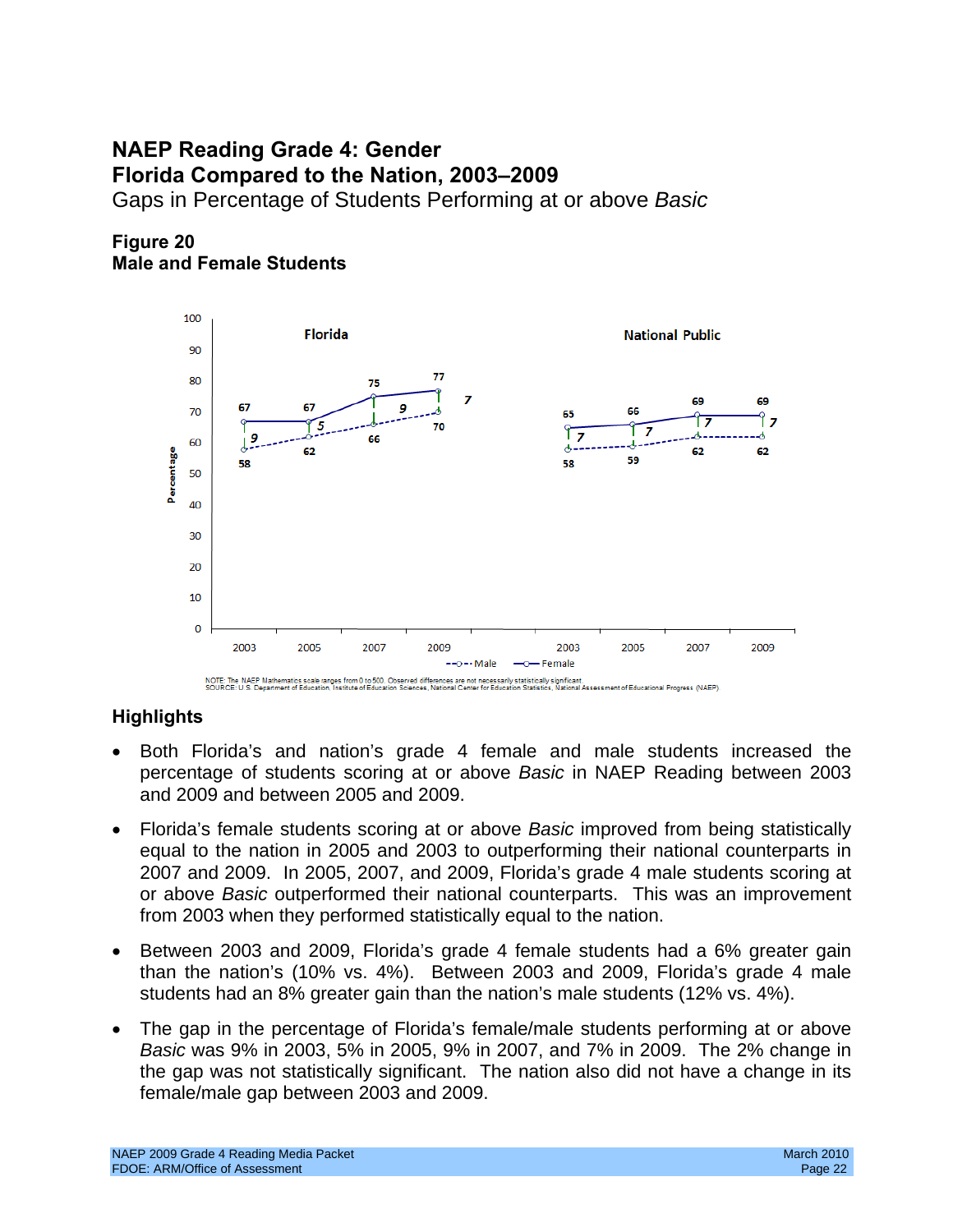## **NAEP Reading Grade 4: Gender Florida Compared to the Nation, 2003–2009**  Gaps in Percentage of Students Performing at or above *Proficient*



## **Figure 21 Male and Female Students**

- Both Florida's and nation's grade 4 female and male students increased the percentage of students scoring at or above *Proficient* in NAEP Reading between 2005 and 2009.
- Florida's female students scoring at or above *Proficient* improved from being statistically equal to the nation in 2005 and 2003 to outperforming their national counterparts in 2007 and 2009. In 2009, Florida's grade 4 male students scoring at or above *Proficient* outperformed their national counterparts. This was an improvement from 2003, 2005, and 2007 when they performed statistically equal to the nation.
- Between 2003 and 2009, Florida's grade 4 female students also had a 2% greater gain than the nation's (4% vs. 2%). Between 2003 and 2009, Florida's grade 4 male students had a 2% greater gain than the nation's male students (4% vs. 2%).
- The gap in the percentage of Florida's female/male students performing at or above *Proficient* was 6% in 2003, 5% in 2005, 8% in 2007, and 6% in 2009. Neither Florida nor the nation had a significant change in their female/male gap between 2003 and 2009.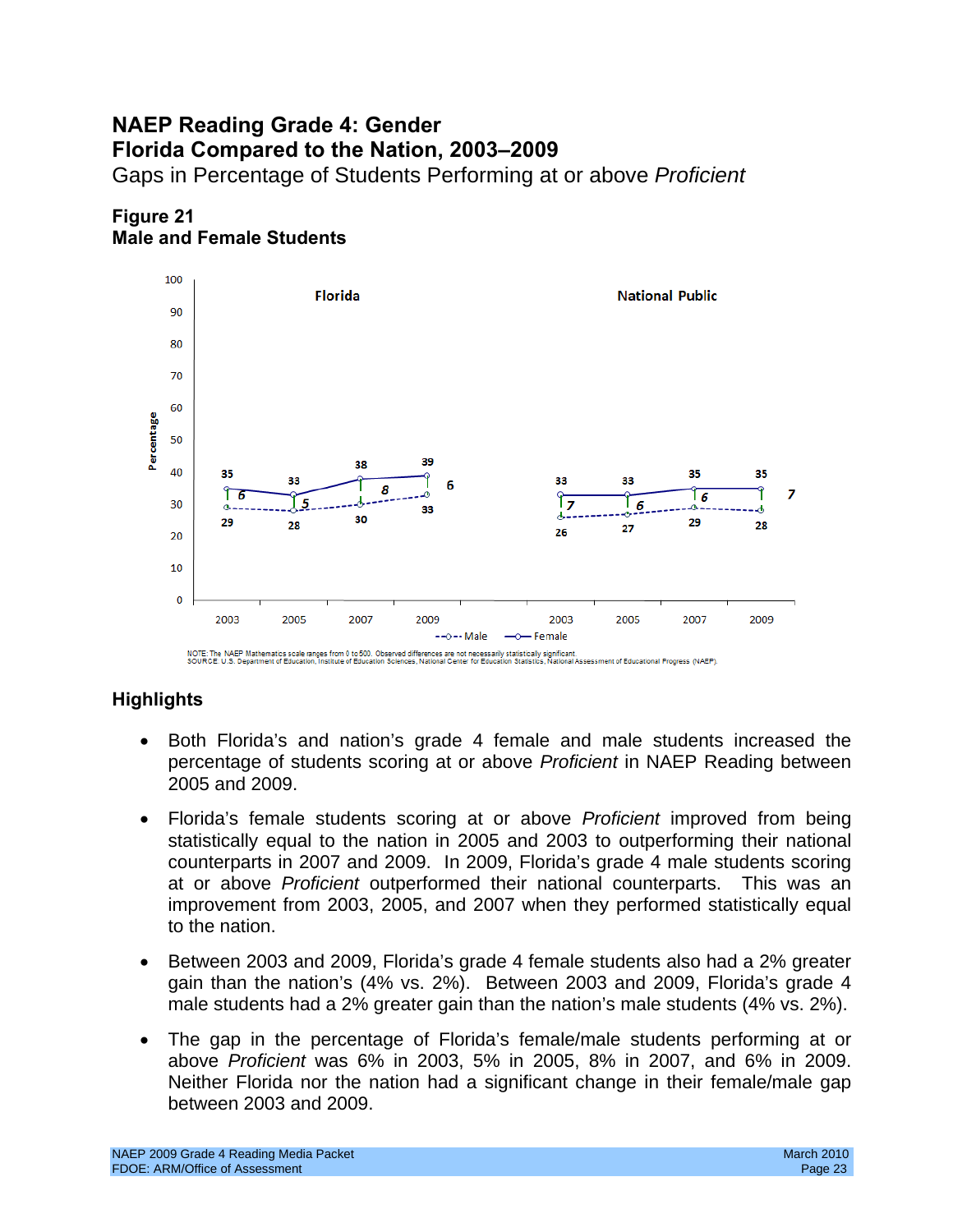## **NAEP Reading Grade 4: Students with Disabilities**

School staff review the Individual Education Plans (IEPs) of the students with disabilities selected to participate in NAEP to determine if the accommodations they might need are allowed by NAEP. The NAEP program furnishes tools to assist school personnel in making that decision. Inclusion in NAEP is encouraged if the student participates in the regular state assessment and if the student can participate in NAEP in a meaningful way with the accommodations NAEP allows. Because percentages of students excluded from NAEP may vary considerably across states and within a state across years, comparisons of results across and within states should be interpreted with caution. Participation rates for Florida are shown in the table below:

#### **Table 2 Participation Rates for Florida and the Nation (SD)**

| Year | <b>FL Participation Rate</b> | <b>National Participation Rate</b> |
|------|------------------------------|------------------------------------|
| 2003 | 81%                          | 66%                                |
| 2005 | 75%                          | 64%                                |
| 2007 | 75%                          | 66%                                |
| 2009 | 83%                          | 71%                                |

## **Florida Compared to the Nation, 2003–2009**

Average Scale Scores

## **Figure 22**



- Between 2003 and 2009, the average scale score of both Florida's and the nation's grade 4 students with disabilities improved significantly on NAEP Reading. The gain of Florida's students was greater than that of the nation's (a 20- vs. 5-point gain).
- • Between 2007 and 2009, Florida was one of only 4 states whose students with disabilities had a significant increase in its average scale score (FL, IN, MD, and NY).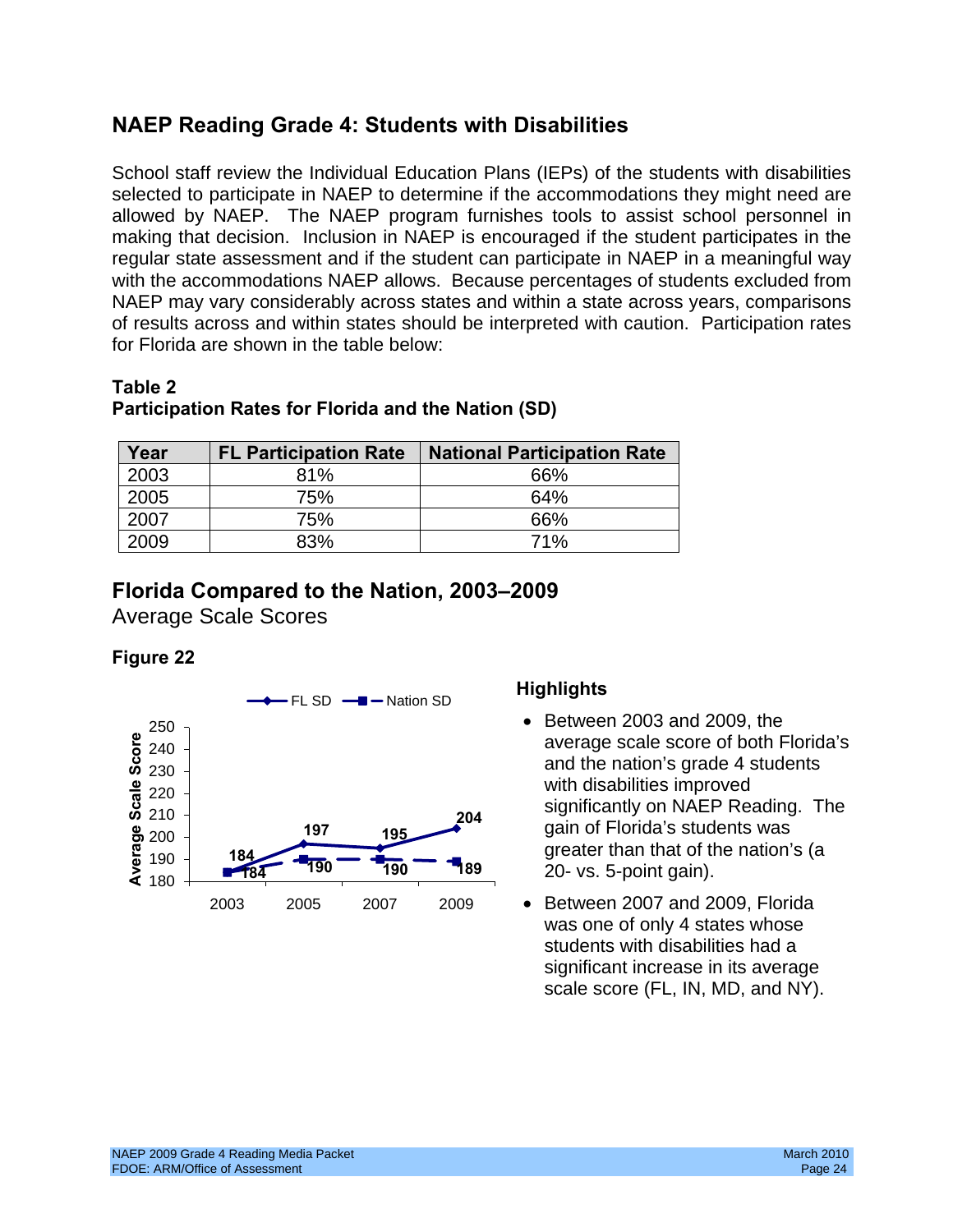## **NAEP Reading Grade 4: Students with Disabilities Florida's National Standing, 2009**

Average Scale Scores

## **Figure 23**



SOURCE: U.S. Department of Education, Institute of Education Sciences, National Center for Education Statistics, National Assessment of Educational Progress (NAEP), 2009 Reading Assessments.

In 2009, Florida's NAEP Reading average scale score for grade 4 students with disabilities (204) was:

- **higher than the nation and the following 39 states:** Alabama, Alaska, Arkansas, California, Colorado, Connecticut, Georgia, Hawaii, Idaho, Illinois, Iowa, Kansas, Louisiana, Maine, Michigan, Minnesota, Mississippi, Missouri, Montana, Nebraska, Nevada, New Mexico, New York, North Carolina, Ohio, Oklahoma, Oregon, Pennsylvania, Rhode Island, South Carolina, Tennessee, Texas, Utah, Vermont, Virginia, Washington, West Virginia, Wisconsin, and Wyoming.
- • **not significantly different from the following 9 states:** Arizona, Delaware, Indiana, Kentucky, Maryland, New Hampshire, New Jersey, North Dakota, and South Dakota.
- **lower than 1 state: Massachusetts.**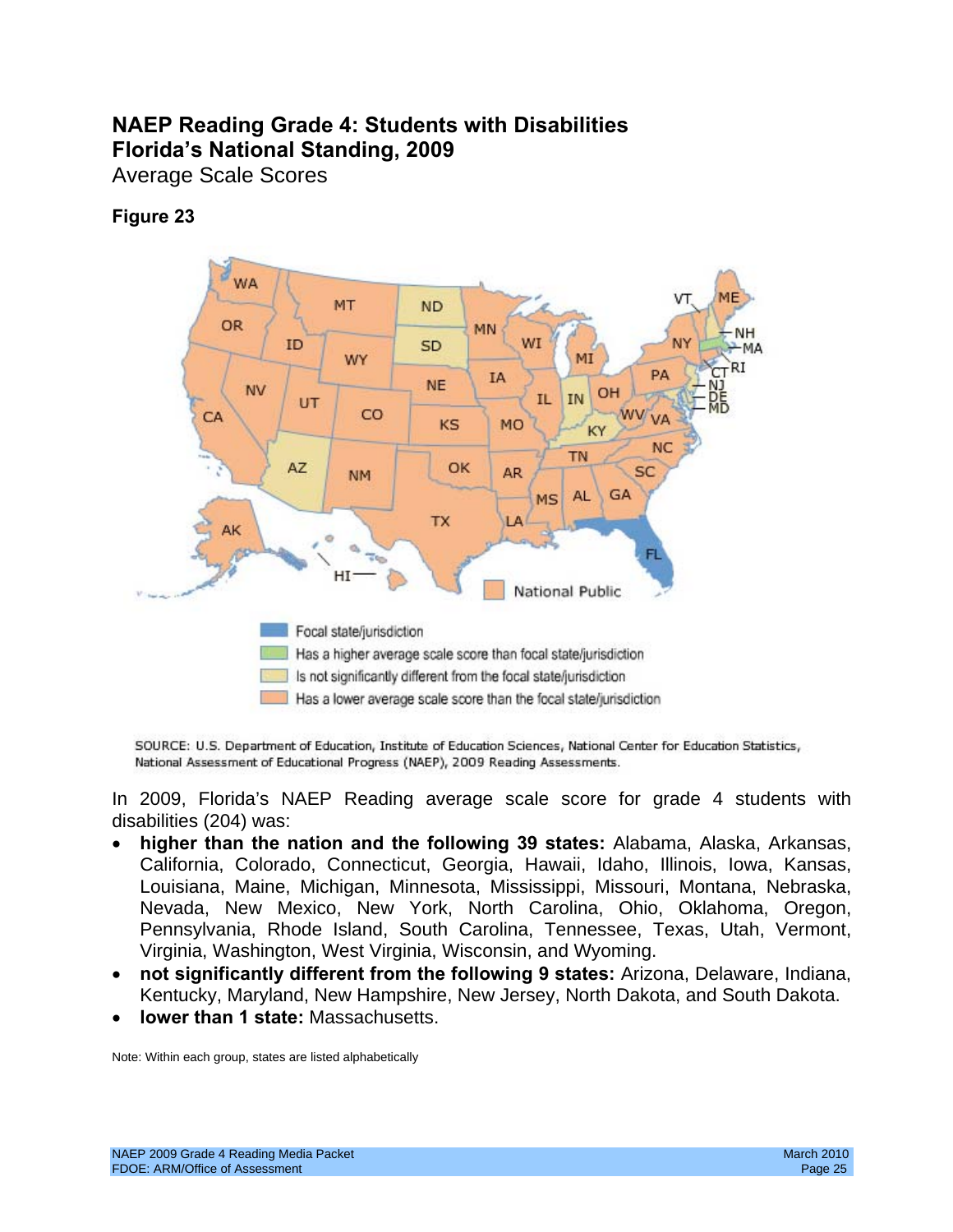## **NAEP Reading Grade 4: Students with Disabilities Florida Compared to the Nation, 2003–2009**

Achievement-Level Scores

## **Figure 24 Percentage of Students at or above** *Basic*



students with disabilities performing at or above *Basic* on NAEP Reading was significantly higher than the nation's in 2005 and in 2009.

• Between 2003 and 2009, the gain in the percentage of both Florida's and the nation's grade 4 students with disabilities performing at or above *Basic* was significant.

• The gain of Florida's students with disabilities between 2003 and 2009 was greater than that of the nation's (a 17% vs. 5% gain).

## **Figure 25 Percentage of Students at or above** *Proficient*



• The percentage of Florida's grade 4 students with disabilities performing at or above *Proficient* on NAEP Reading was significantly higher than the nation's in 2009.

• Between 2003 and 2009, the gain in **<sup>17</sup>**the percentage of both Florida's and the nation's grade 4 students with disabilities performing at or above *Proficient* was significant. Florida's gain was greater than that of the nation's (a 7% vs. 3% gain).

> • Between 2007 and 2009, Florida was one of only 4 states whose grade 4 students with disabilities had a significant increase in their at or above *Proficient*  performance (FL, IN, MA, and PA).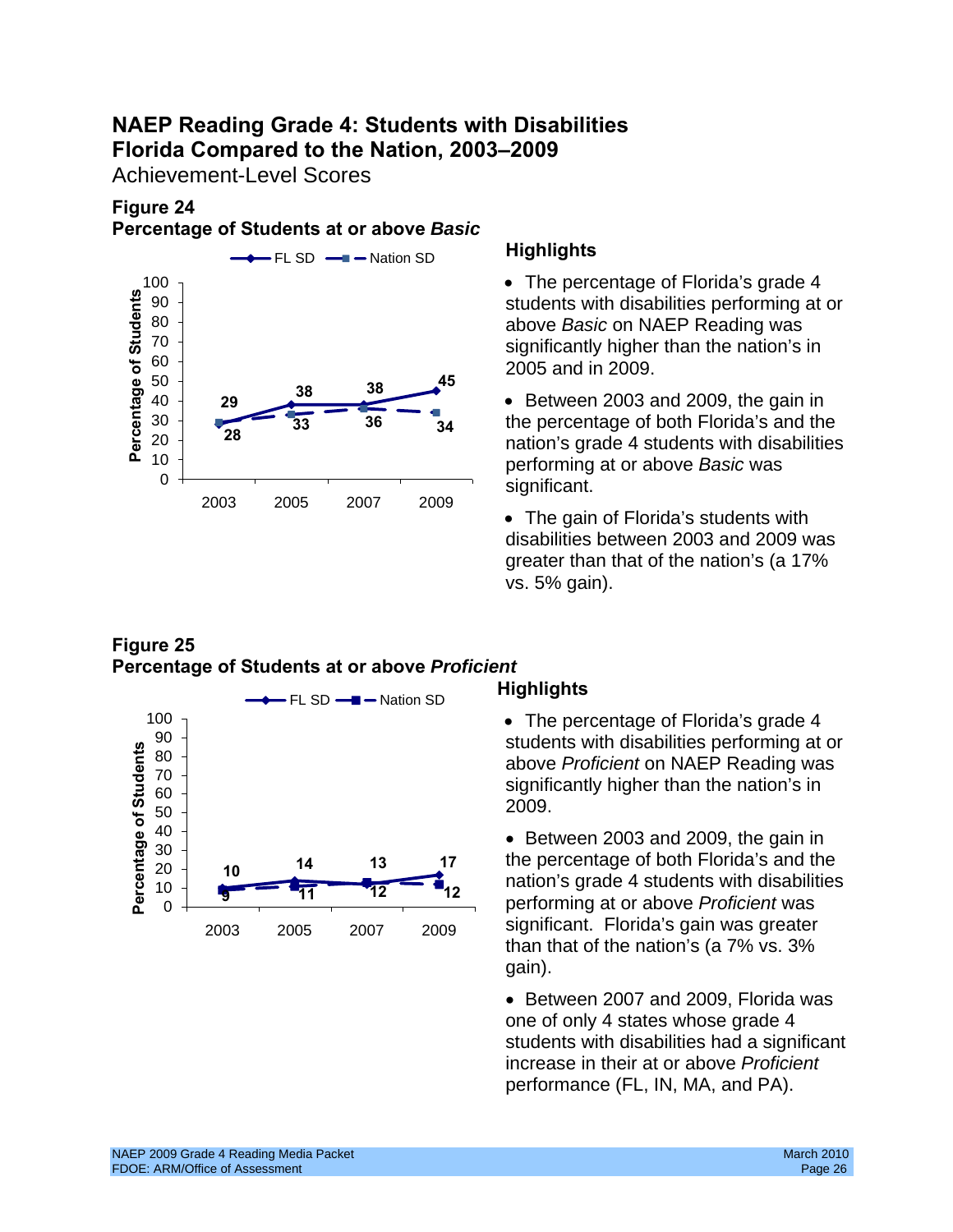## **NAEP Reading Grade 4: Students with Disabilities Florida Compared to the Nation, 2003–2009**  Comparison of Achievement Levels



## **Figure 26**

## **Highlights**

• Between 2003 and 2009, the percentage of Florida's grade 4 students with disabilities scoring at or above *Basic* and at or above *Proficient* on NAEP Reading significantly improved from matching the national average to performing above the national average.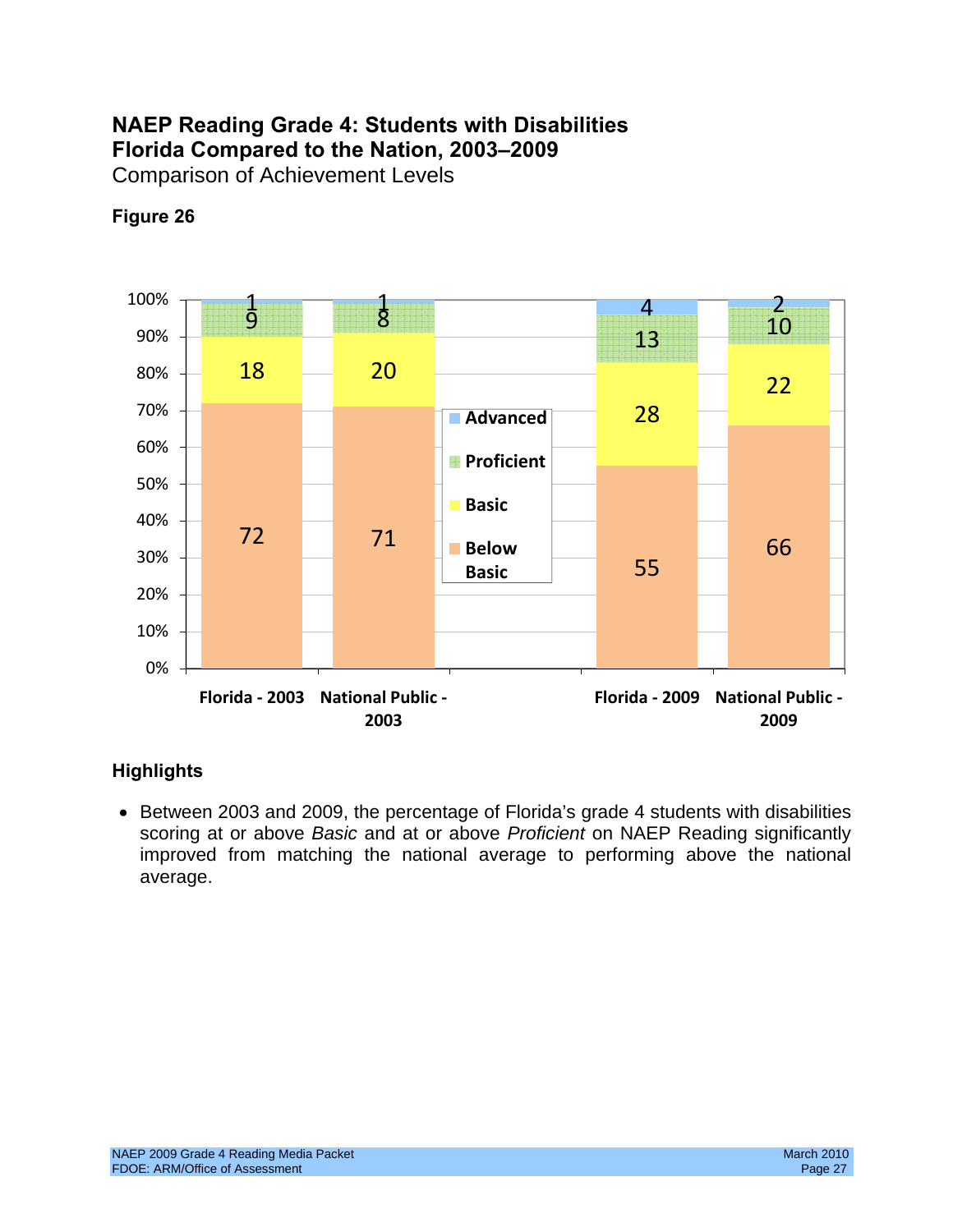## **NAEP Reading Grade 4: Free/Reduced-Price Lunch**

NAEP collects data on eligibility for the federal program providing free or reduced-price school lunches. Results for this subgroup of students are included as an indicator of socioeconomic status (SES).

## **Florida Compared to the Nation, 2003–2009**

Average Scale Scores

## **Figure 27**



## **Highlights**

on NAEP Reading were significantly higher than the nation's in 2003, 2005, 2007, and 2009.

• Between 2003 and 2009, the average scale score of nation's grade 4 students eligible for free/reduced-price lunch improved significantly.

• The gain of Florida's students eligible for free/reduced-price lunch between 2003 and 2009 was greater than that of the nation's students eligible for free/reduced-price lunch (a 12- vs. 5-point gain).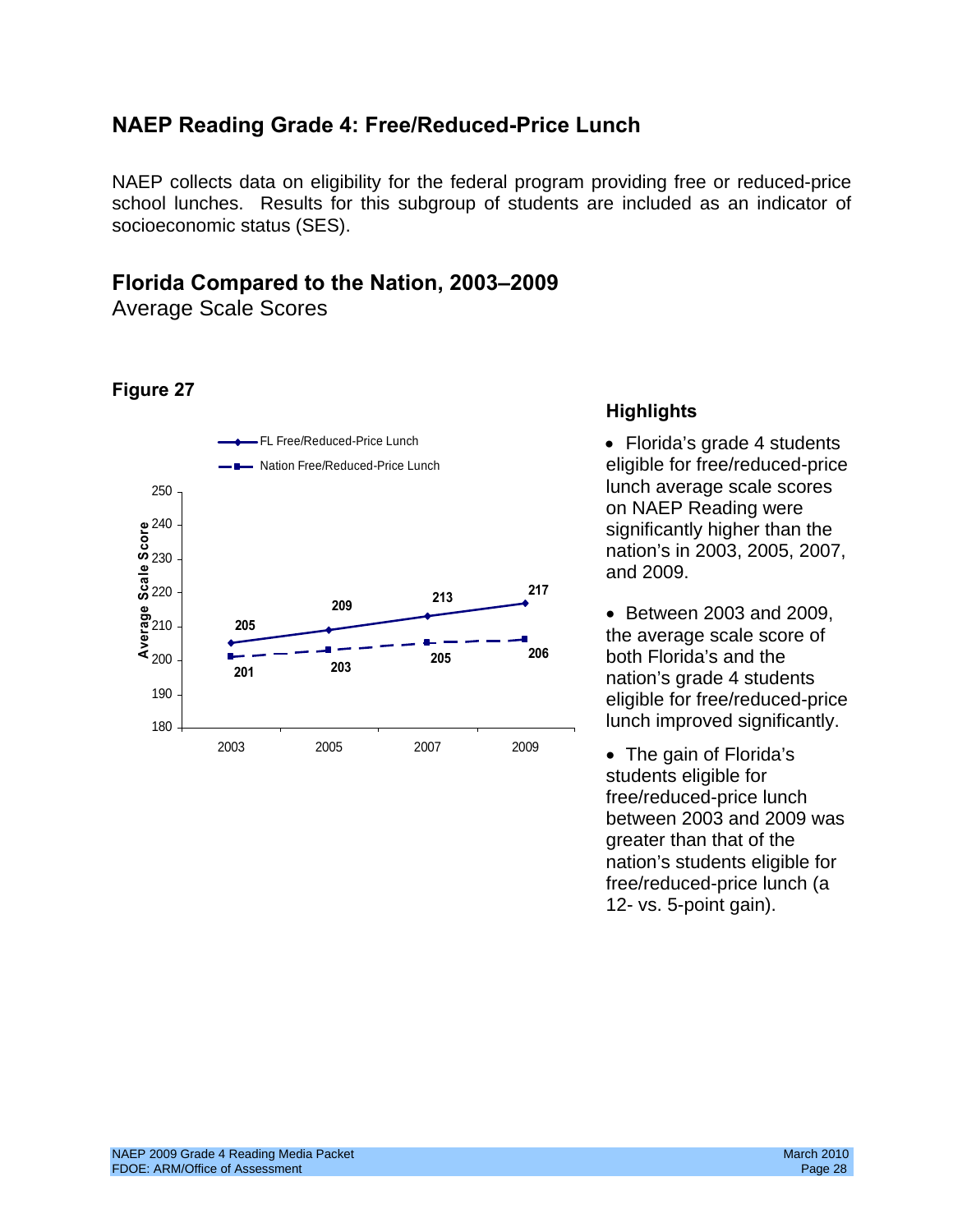## **NAEP Reading Grade 4: Free/Reduced-Price Lunch Florida's National Standing, 2009**

Average Scale Scores

## **Figure 28**



SOURCE: U.S. Department of Education, Institute of Education Sciences, National Center for Education Statistics, National Assessment of Educational Progress (NAEP), 2009 Reading Assessments.

In 2009, Florida's NAEP Reading average scale score for grade 4 students eligible for free/reduced-price lunch (217) was:

- **higher than the nation and the following 40 states:** Alabama, Alaska, Arizona, Arkansas, California, Colorado, Connecticut, Georgia, Hawaii, Idaho, Illinois, Indiana, Iowa, Louisiana, Maine, Maryland, Michigan, Minnesota, Mississippi, Missouri, Nebraska, Nevada, New Jersey, New Mexico, North Carolina, Ohio, Oklahoma, Oregon, Pennsylvania, Rhode Island, South Carolina, South Dakota, Tennessee, Texas, Utah, Virginia, Washington, West Virginia, Wisconsin, and Wyoming.
- • **not significantly different from the following 9 states:** Delaware, Kansas, Kentucky, Massachusetts, Montana, New Hampshire, New York, North Dakota, and Vermont.
- lower than no state.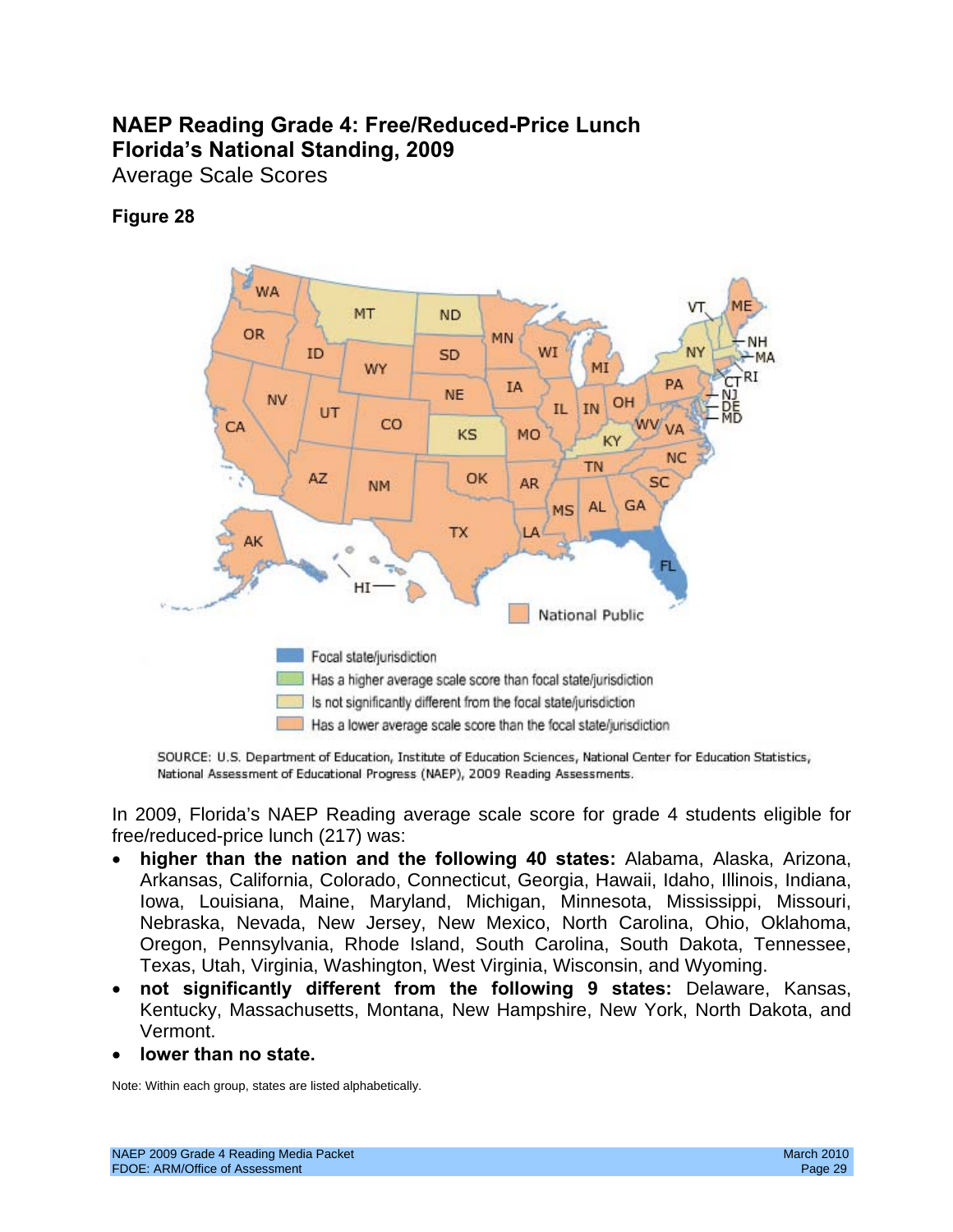## **NAEP Reading Grade 4: Free/Reduced-Price Lunch Florida Compared to the Nation, 2003–2009**

Achievement-Level Scores

#### **Figure 29 Percentage of Students at or above** *Basic*



## **Figure 30 Percentage of Students at or above** *Proficient*



- grade 4 students eligible for free/reduced-price lunch performing at or above *Basic* was significantly higher on NAEP Reading than the nation's in 2003, 2005, 2007, and 2009.
- Between 2003 and 2009, the gain in the percentage of Florida's and the nation's grade 4 students eligible for free/reduced-price lunch performing at or above *Basic* was significant.
- Florida's gain between 2003 and 2009 was greater than that of the nation (a 15% vs. 7% gain).

Nation Free/Reduced-Price Lunch • The percentage of Florida's grade 4 students eligible for free/reduced-

significant.

• Florida's gain between 2003 and 2009 was greater than that of the nation's (a 7% vs. 2% gain).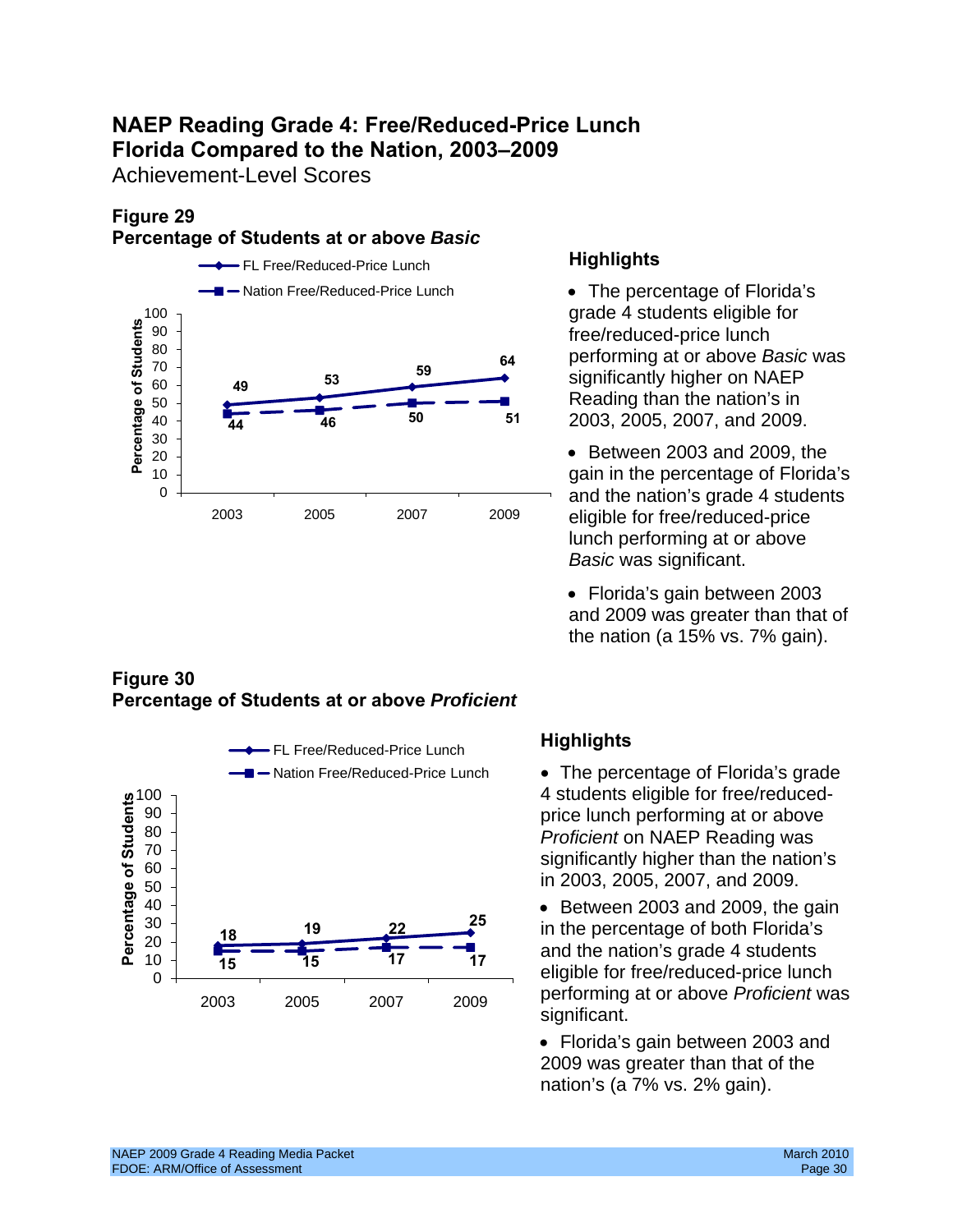## **NAEP Reading Grade 4: English Language Learners**

NAEP program furnishes tools to assist school personnel in making that decision. of results across and within states over time should be interpreted with caution.<br>Participation rates for Florida are shown in the table below: School staff decide whether to include an English language learner (ELL) student in a NAEP assessment and which accommodations, if any, he or she should receive. The Inclusion in NAEP is encouraged if the student participated in the regular state assessment and if the student can participate in NAEP in a meaningful way with the accommodations NAEP allows. Because percentages of students excluded from NAEP may vary considerably across states and within a single state across years, comparisons

### **Table 3**

## **Participation Rates for Florida and the Nation (ELL)**

| Year | <b>FL Participation Rate</b> | <b>National Participation Rate</b> |
|------|------------------------------|------------------------------------|
| 2003 | 77%                          | 76%                                |
| 2005 | 70%                          | 78%                                |
| 2007 | 59%                          | 80%                                |
| 2009 | 71%                          | 84%                                |

## **Florida Compared to the Nation, 2003–2009**

Average Scale Scores

## **Figure 31**



## **Highlights**

• Florida's grade 4 English language learners' average scale scores were significantly higher than the nation's on NAEP Reading in 2003, 2005, 2007, and 2009.

• Between 2005 and 2009, the average scale score of Florida's grade 4 English language learners improved significantly in NAEP Reading.

• Florida's gain between 2005 and 2009 was greater than that of the nation's (a 12- vs. a 1-point gain).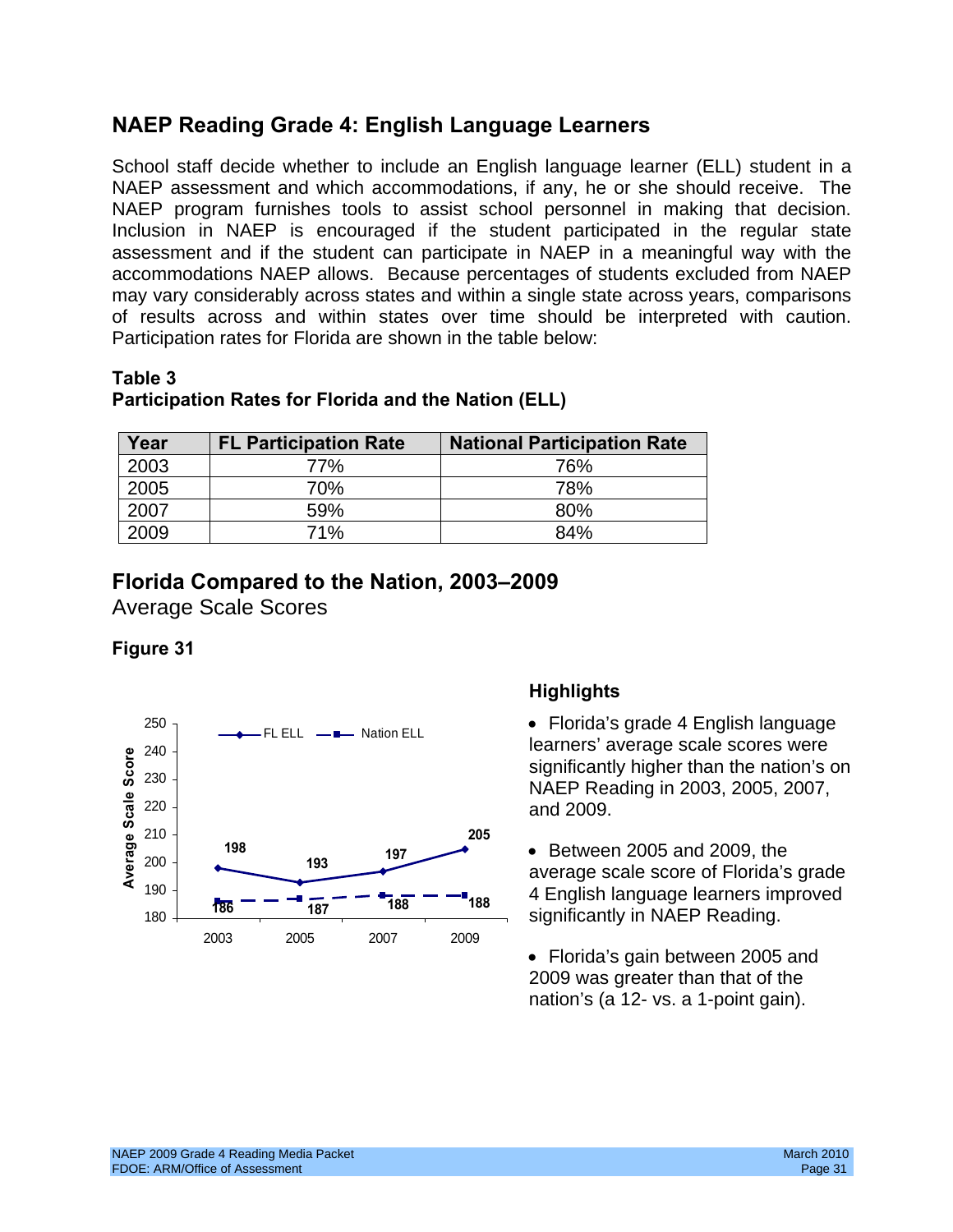## **NAEP Reading Grade 4: English Language Learners Florida's National Standing, 2009**

Average Scale Scores

## **Figure 32**



SOURCE: U.S. Department of Education, Institute of Education Sciences, National Center for Education Statistics, National Assessment of Educational Progress (NAEP), 2009 Reading Assessments.

In 2009, Florida's NAEP Reading average scale score for grade 4 English language learners (205) was:

- **higher than the nation and the following 24 states:** Alaska, Arizona, California, Colorado, Connecticut, Georgia, Hawaii, Idaho, Illinois, Indiana, Minnesota, Nebraska, Nevada, New Mexico, New York, North Carolina, Oklahoma, Oregon, Pennsylvania, Rhode Island, Tennessee, Utah, Washington, and Wisconsin.
- • **not significantly different from the following 14 states:** Arkansas, Delaware, Iowa, Kansas, Louisiana, Maryland, Massachusetts, Michigan, Montana, New Hampshire, Ohio, South Carolina, Texas, and Virginia.
- • **lower than no state.**

The sample size in the following 11 states was not large enough to permit a reliable estimate: Alabama, Kentucky, Maine, Mississippi, Missouri, New Jersey, North Dakota, South Dakota, Vermont, West Virginia, and Wyoming.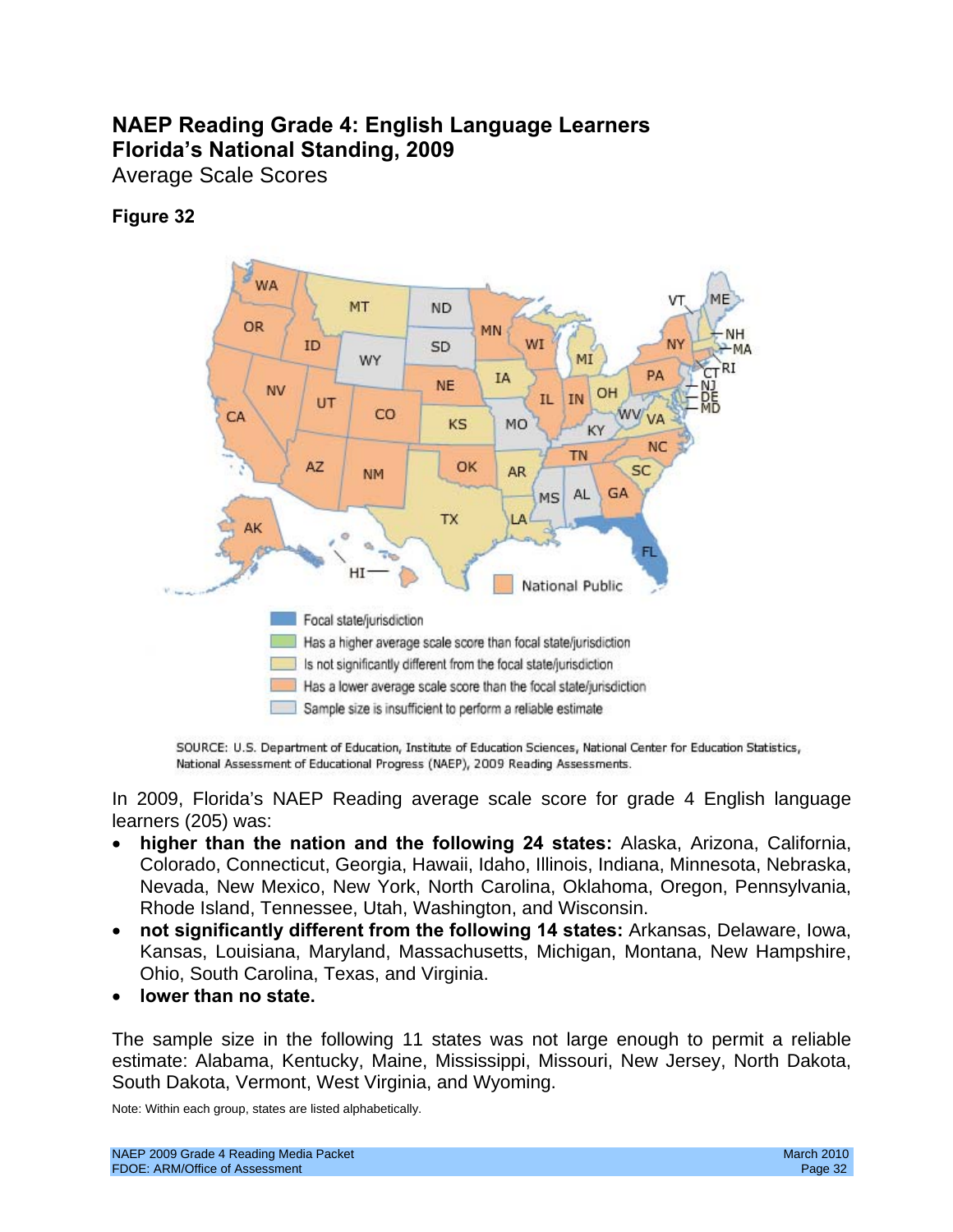## **NAEP Reading Grade 4: English Language Learners Florida Compared to the Nation, 2003–2009**

Achievement-Level Scores

## **Figure 33 Percentage of Students at or above** *Basic*



## **Highlights**

- The percentage of Florida's grade 4 English language learners performing at or above *Basic* on NAEP Reading was significantly higher than the nation's in 2003 and in 2009.
- Between 2005 and 2009, the percentage of Florida's grade 4 English language learners performing at or above *Basic* significantly improved in NAEP Reading.

• Florida's gain between 2005 and 2009 was greater than that of the nation's (a 20% vs. a 2% gain).

## **Figure 34 Percentage of Students at or above** *Proficient*



- The percentage of Florida's grade 4 English language learners performing at or above *Proficient* on NAEP Reading was significantly higher than the nation's in 2003 and in 2009.
- Between 2003 and 2009, the percentage of Florida's grade 4 English language learners performing at or above *Proficient* remained constant in NAEP Reading.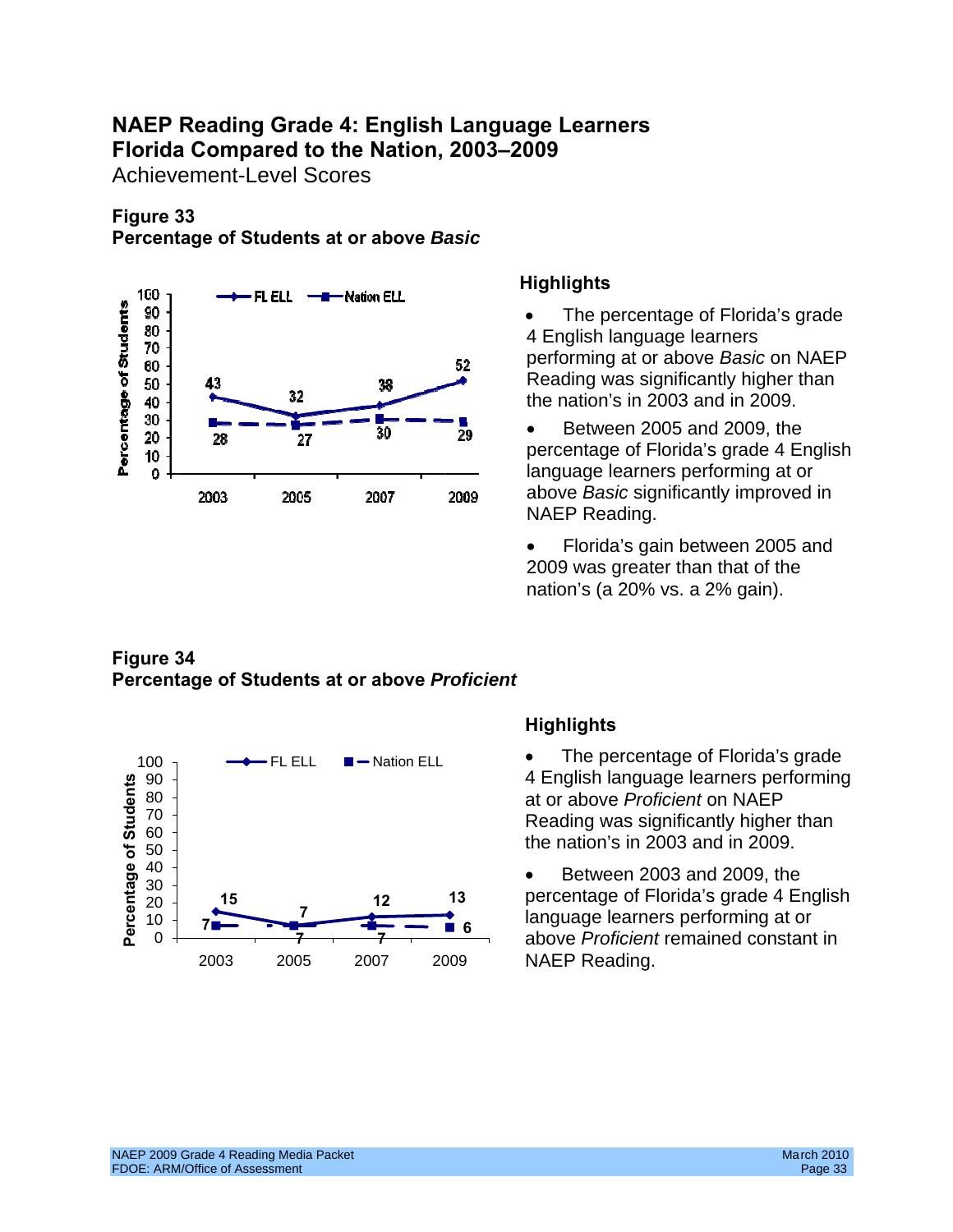## **Comparison of FCAT and Florida NAEP Proficiency in Grade 4 Reading, 2003–2009**  All Students

#### **Figure 35**



## **Highlights**

- The percentage of Florida's grade 4 students scoring at or above Level 3 on FCAT Reading increased by 14 percentage-points between 2003 and 2009 (60% vs. 74%).
- The improvement in FCAT is similar to the trend in Florida's grade 4 NAEP Reading results for the percentage of students scoring at or above *Basic* on NAEP, showing an increase of 10 percentage-points between 2003 and 2009 (63% vs. 73%).
- The improvement in Florida's grade 4 NAEP Reading results for the percentage scoring at or above *Proficient* also has shown a steady upward trend, increasing 4 percentage-points between 2003 and 2009 (32% vs. 36%).

**Note: At or above Level 3 on the FCAT is considered proficient and on grade-level.**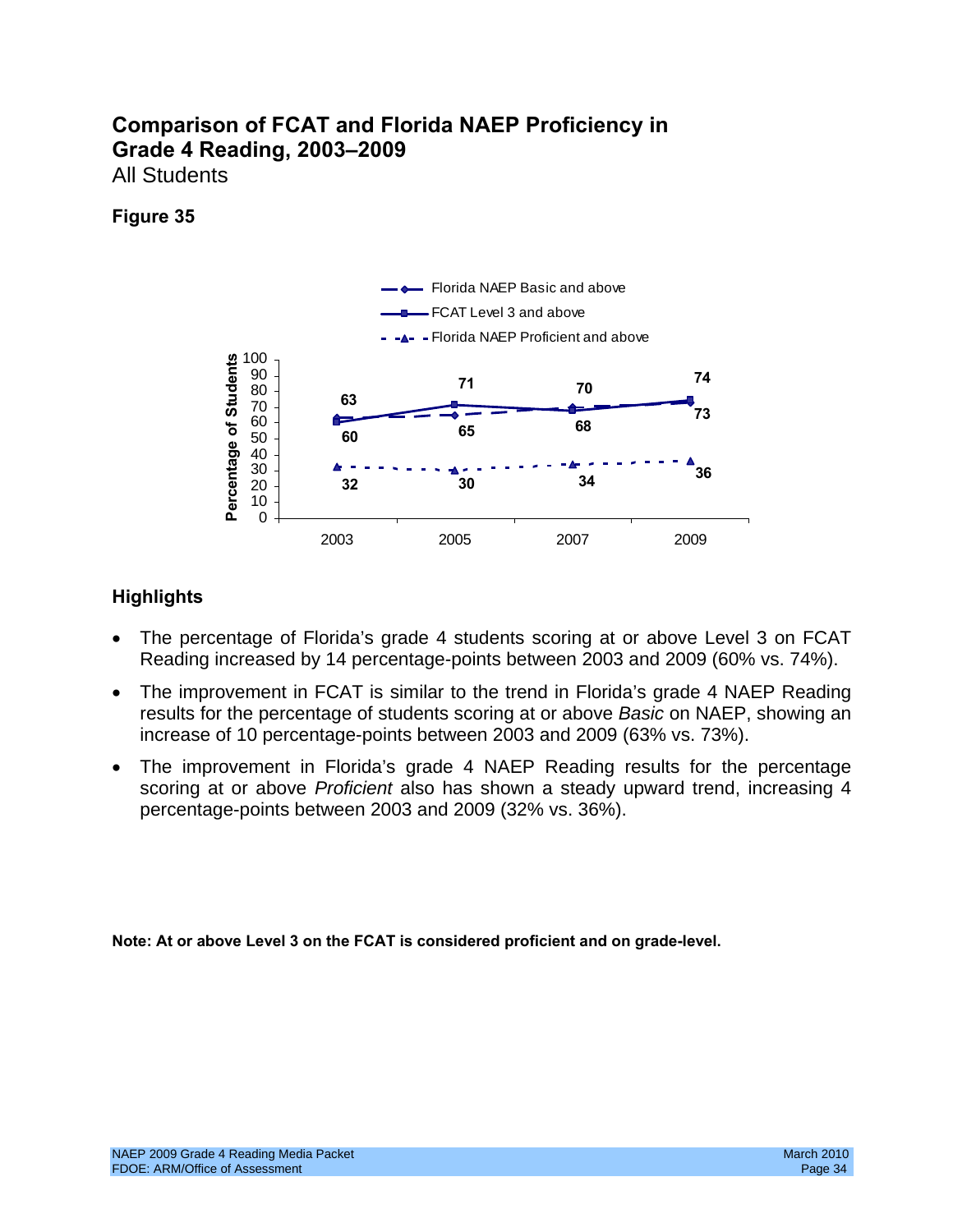Race/Ethnicity

## **Figure 36 White Students**



## **Figure 37 African-American Students**



• Florida, between 2003 and<br>• Florida NAEP Proficient and above 2009, there was an increase in **81 81 84** the percentage of grade 4 White students scoring at or above Level 3 on FCAT Reading (an

> at or above *Basic* (a 6% gain) on NAEP Reading. The gain at or above *Proficient* (a 3% gain) was not statistically significant.

(an 18% gain).

• In Florida, between 2003 and 2009, there was a significant **<sup>18</sup> <sup>16</sup>** increase in the percentage of grade 4 African-American students gain) on NAEP Reading. The gain at or above *Proficient* (a 5% gain) was not statistically significant.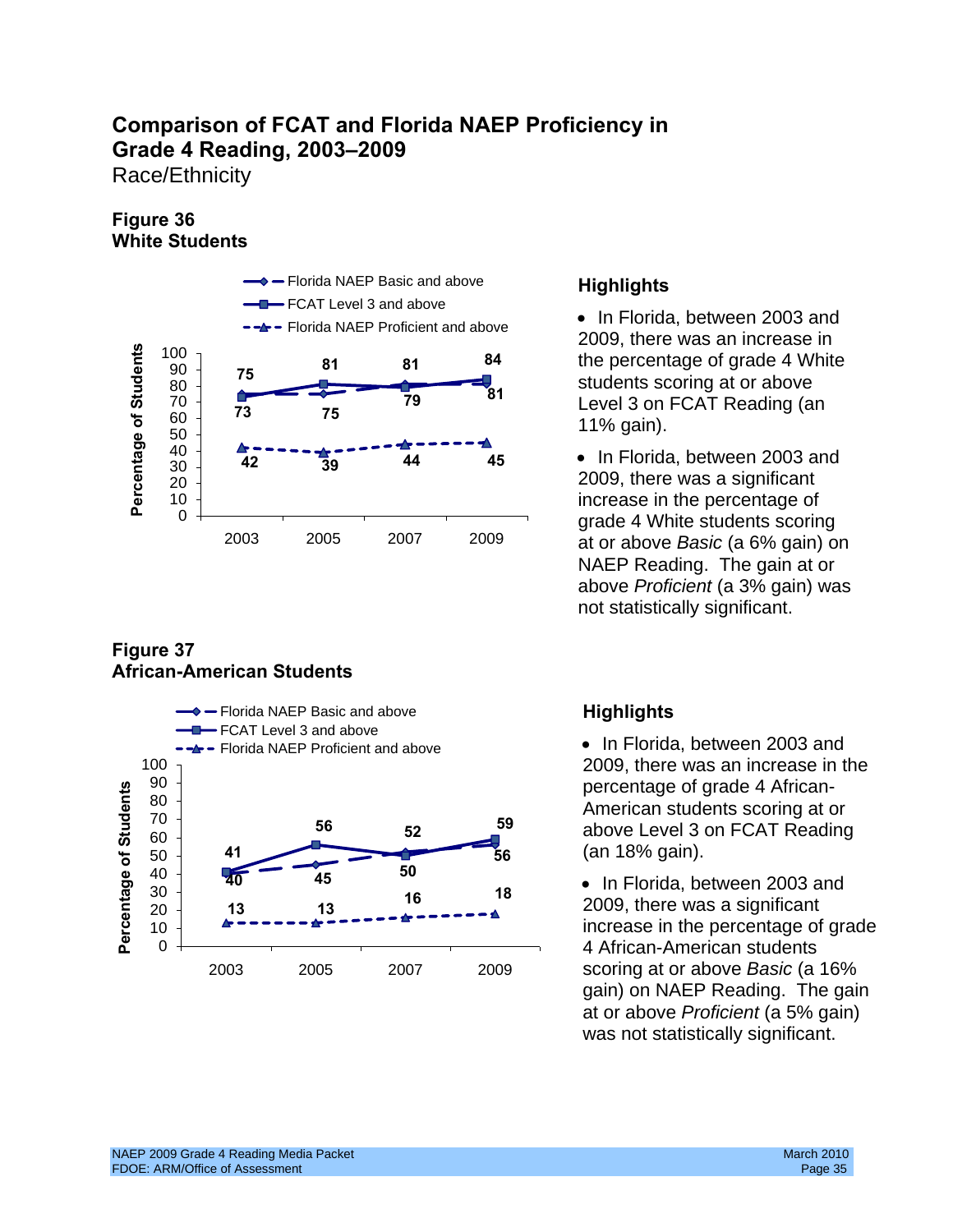Race/Ethnicity (continued)

## **Figure 38 Hispanic Students**



## **Highlights**

• In Florida, between 2003 and 2009, there was an increase in the percentage of grade 4 Hispanic students scoring at or above Level 3 on FCAT Reading (a 17% gain).

• In Florida, between 2003 and 2009, there was a significant increase in the percentage of grade 4 Hispanic students scoring at or above *Basic* (a 16% gain) on NAEP Reading. The gain at or above *Proficient* (a 7% gain) was not statistically significant.

**Comparison of FCAT and Florida NAEP Proficiency in Grade 4 Reading, 2003–2009**  Gender

## **Figure 39 Female Students**



## **Highlights**

• In Florida, between 2003 and 2009, there was an increase in the percentage of grade 4 female **74 75 77** students scoring at or above Level 3 on FCAT Reading (a 14% gain).

> • In Florida, between 2003 and above *Basic* (a 10% gain) on NAEP statistically significant.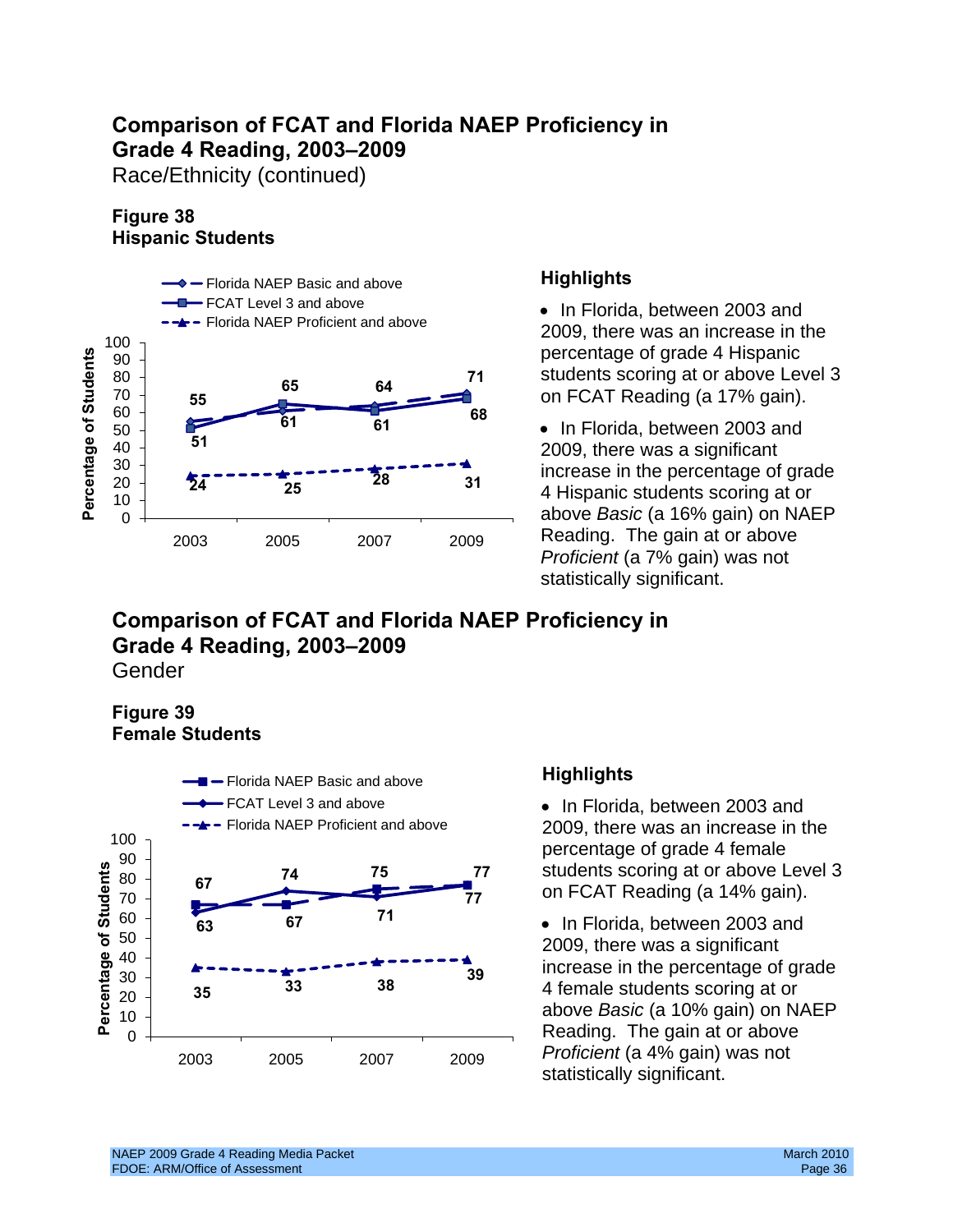Gender (continued)

## **Figure 40 Male Students**



FCAT Level 3 and above **• In Florida, between 2003 and 2009,**<br>
Florida NAEP Proficient and above Reading (a 14% gain).

**29 28 30 33** percentage of grade 4 male students scoring at or above *Basic* (a 12% gain) 0 above *Proficient* (a 4% gain) was not

## **Comparison of FCAT and Florida NAEP Proficiency in Grade 4 Reading, 2003–2009**

Students with Disabilities

## **Figure 41 Students with Disabilities**



there was an increase of grade 4

**28 there** were significant increases in the • In Florida, between 2003 and 2009, percentage of grade 4 students with disabilities scoring at or above *Basic* (a 17% gain) and at or above *Proficient* (a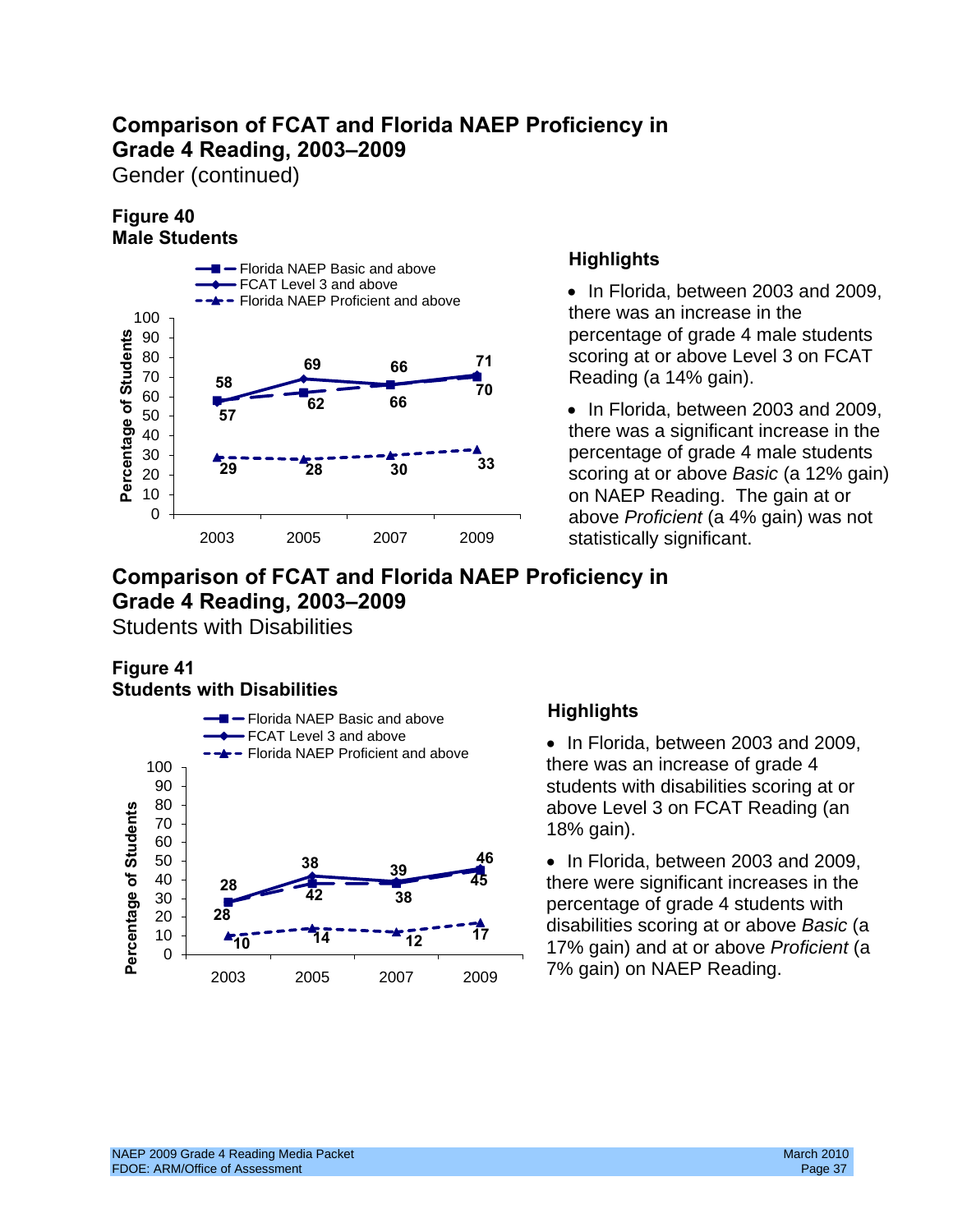Free/Reduced-Price Lunch

## **Figure 42 Free/Reduced-Price Lunch**



## **Highlights**

• In Florida, between 2003 and 2009, there was an increase in grade 4 students eligible for free/reduced-price lunch scoring at or above Level 3 on FCAT Reading (a 17% gain).

• In Florida, between 2003 and 2009, there were significant increases in the **△ 25** Percentage of grade 4 students eligible for free/reduced-price lunch scoring at or above *Basic* (a 15% gain) and at or

## **Comparison of FCAT and Florida NAEP Proficiency in Grade 4 Reading, 2003–2009**

English Language Learners

## **Figure 43 English Language Learners**



## **Highlights**

• In Florida, between 2003 and 2009, there was an increase in grade 4 English language learners scoring at or above Level 3 on FCAT Reading (a 20% gain).

English language learners scoring at or above *Basic* (a 9% gain) and at or above • In Florida, between 2003 and 2009, the increases in the percentage of grade 4 *Proficient* (a 2% decrease) on NAEP Reading were not statistically significant.